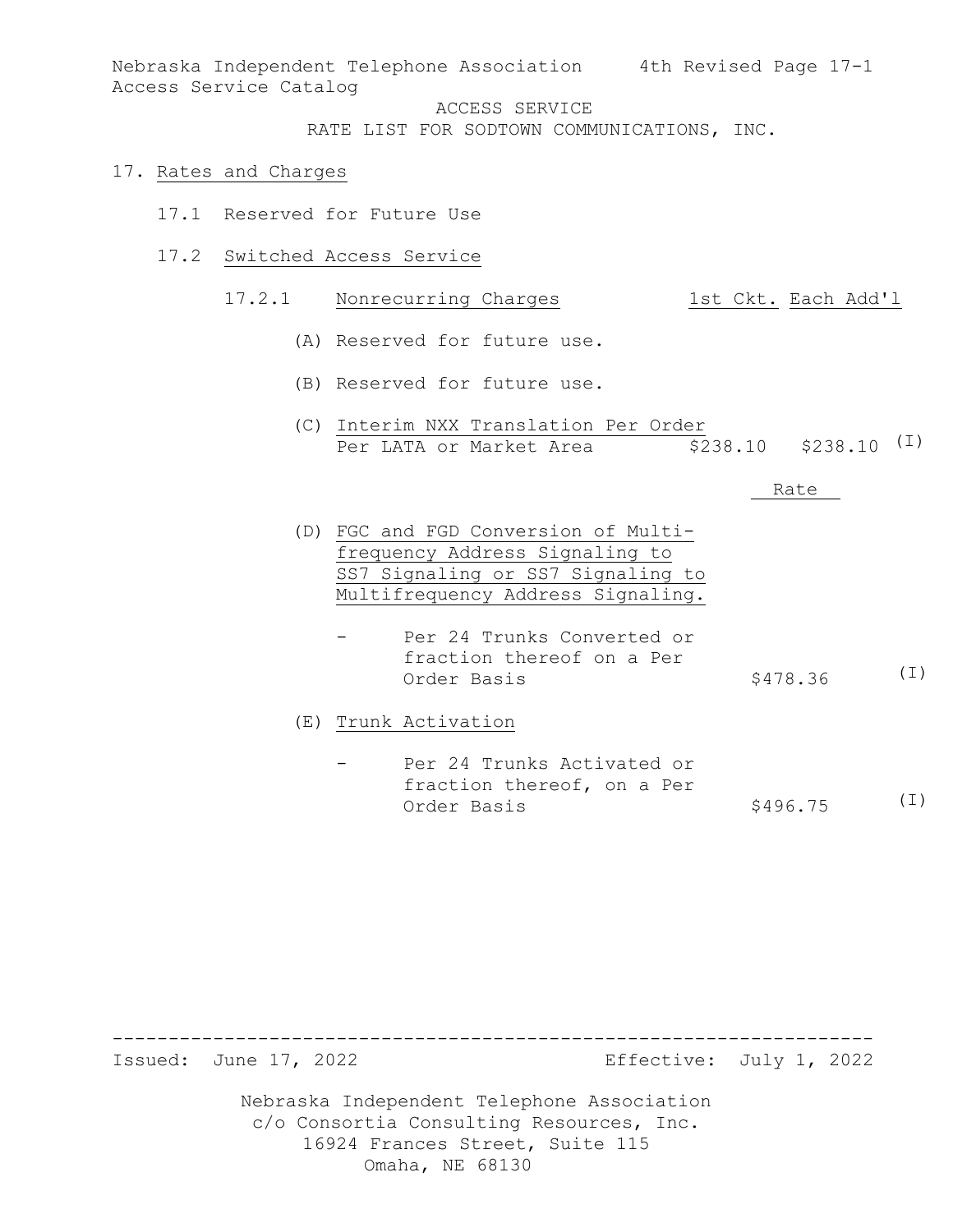Nebraska Independent Telephone Association 3rd Revised Page 17-2 Access Service Catalog

#### ACCESS SERVICE

RATE LIST FOR SODTOWN COMMUNICATIONS, INC. (T)

#### 17. Rates and Charges

- 17.2.2 Local Transport Rate
	- Tandem Switched Transport (Applies to Non-Toll Free) (C)
- Tandem Switched Facility Per Access Min. Per Mile Originating \$0.00033375 Terminating (See Note 1)
	- Tandem Switched Termination Per Access Minute Per Term. Originating \$0.01194750 Terminating (See Note 1)

Network Blocking Per Blocked Call<br>Applies to FGD only 50.0155 Applies to FGD only

NOTE 1: Rate mirrors NECA Tariff FCC No. 5 for terminating TSF and terminating TST.

-------------------------------------------------------------------- Effective: July 1, 2021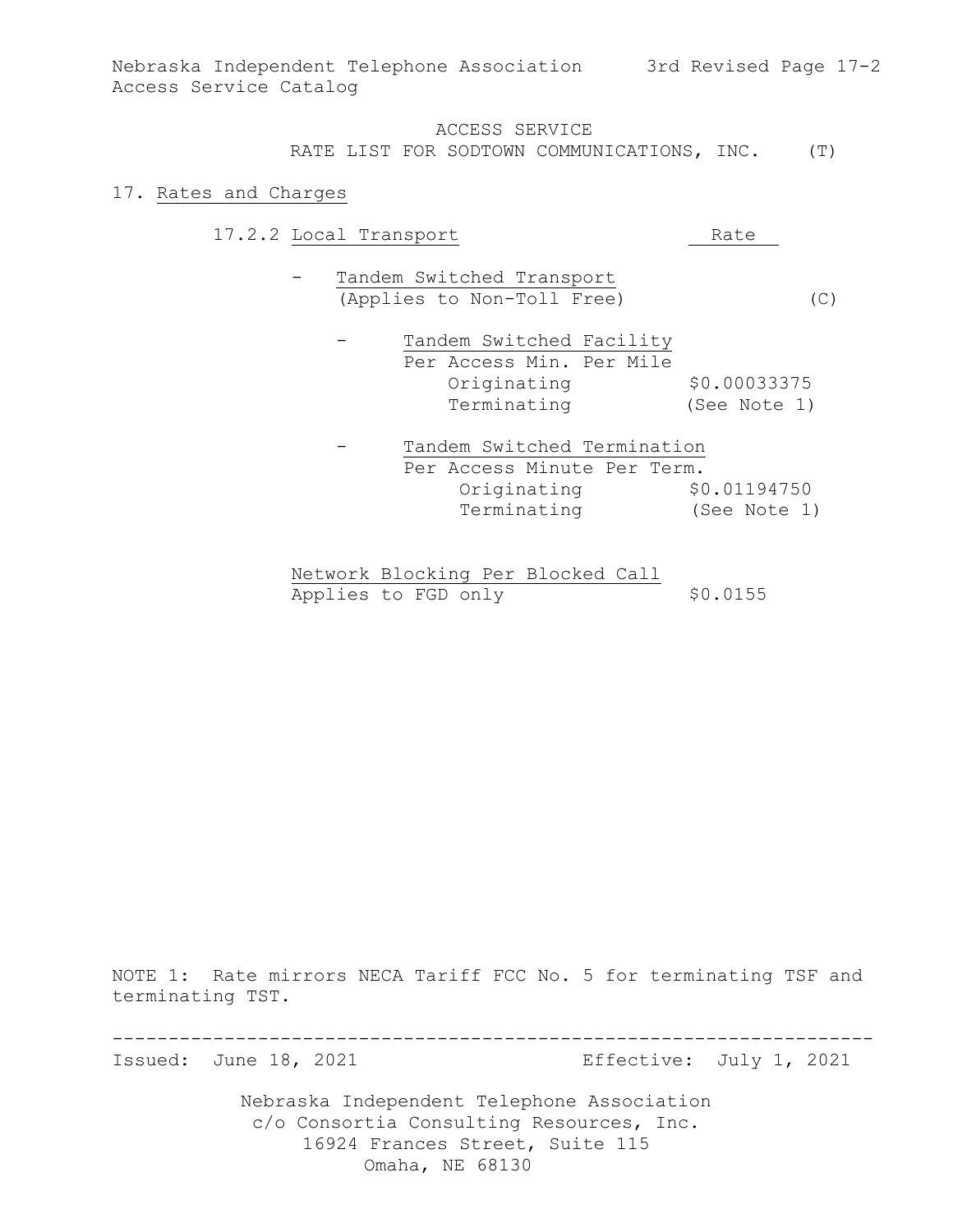## 17. Rates and Charges (Cont'd.)

- 17.2 Switched Access Service (Cont'd.)
	- 17.2.2 Local Transport (Cont'd.)

### (A) Common Channel Signaling Network Connection\*

|     |     |                                                    | Rate |
|-----|-----|----------------------------------------------------|------|
|     | (1) | Signaling Network Access Link                      |      |
|     |     | - Signaling Mileage<br>Facility Per Mile           | N/A  |
|     |     | - Signaling Mileage Termination<br>per Termination | N/A  |
|     | (2) | STP Port<br>- per Port                             | N/A  |
| (B) |     | 800 Data Base Access Service Queries               |      |
|     |     | Per Query                                          |      |

| - Basic            | \$0.002224 (R) |  |
|--------------------|----------------|--|
| - Vertical Feature | \$0.002224 (R) |  |

\*Available where technically feasible, as designated in NECA Tariff F.C.C. No. 4, Wire Center Information.

-------------------------------------------------------------------- Effective: July 1, 2022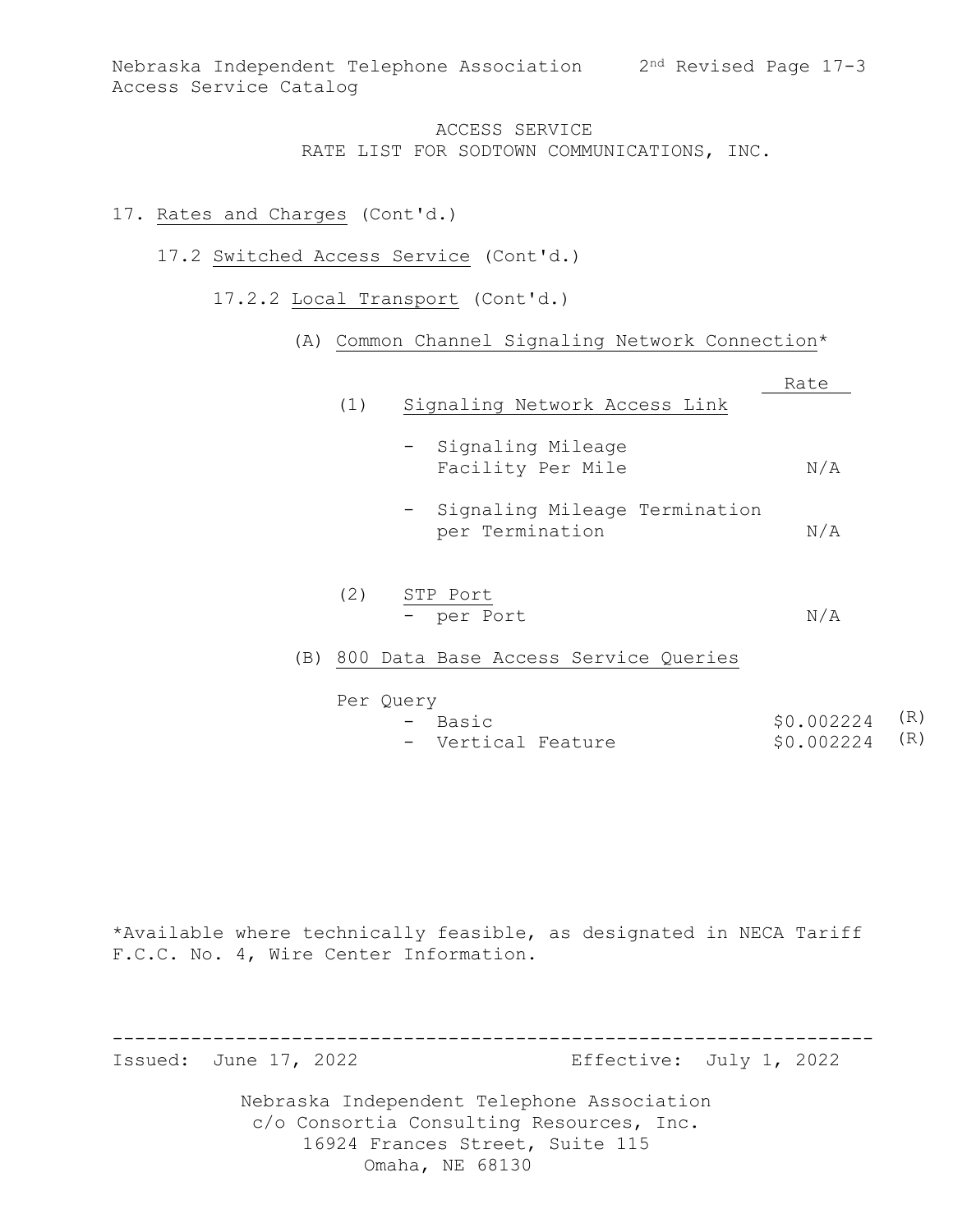| Nebraska Independent Telephone Association<br>Access Service Catalog                                                                         | 6th Revised Page 17-4              |
|----------------------------------------------------------------------------------------------------------------------------------------------|------------------------------------|
| ACCESS SERVICE                                                                                                                               |                                    |
| RATE LIST FOR SODTOWN COMMUNICATIONS, INC.                                                                                                   |                                    |
| 17. Rates and Charges (Cont'd.)                                                                                                              |                                    |
| 17.2 Switched Access Service (Cont'd.)<br>17.2.3 End Office                                                                                  |                                    |
| (A) Local Switching<br>Per Access Minute                                                                                                     | Rate                               |
| (Applies to Non-Toll Free)<br>Originating<br>Terminating                                                                                     | \$0.03214875<br>(See NOTE)         |
| (Applies to Toll Free)<br>Originating<br>Terminating                                                                                         | \$0.023993<br>(R)<br>\$0.000000    |
| (B) Information Surcharge<br>-Per 100 Access Minutes                                                                                         |                                    |
| (Applies to Non-Toll Free)<br>Originating<br>Terminating                                                                                     | \$0.021625<br>(See NOTE)           |
| (Applies to Toll Free)<br>Originating<br>Terminating                                                                                         | \$0.0264<br>$(\top)$<br>\$0.000000 |
| 17.2.4 Reserved for future use.                                                                                                              |                                    |
| 17.2.5 Directory Assistance Service                                                                                                          | Rate                               |
| (A) Directory Assistance Service                                                                                                             |                                    |
| A Directory Assistance Service<br>Charge applies for each call to<br>Directory Assistance Service.                                           | N/A                                |
| (B) Reserved for future use.                                                                                                                 |                                    |
| NOTE: Rate mirrors NECA Tariff FCC No. 5 for Terminating Local<br>Switching and Terminating Surcharge rate elements.                         |                                    |
| Issued: June 17, 2022                                                                                                                        | Effective: July 1, 2022            |
| Nebraska Independent Telephone Association<br>c/o Consortia Consulting Resources, Inc.<br>16924 Frances Street, Suite 115<br>Omaha, NE 68130 |                                    |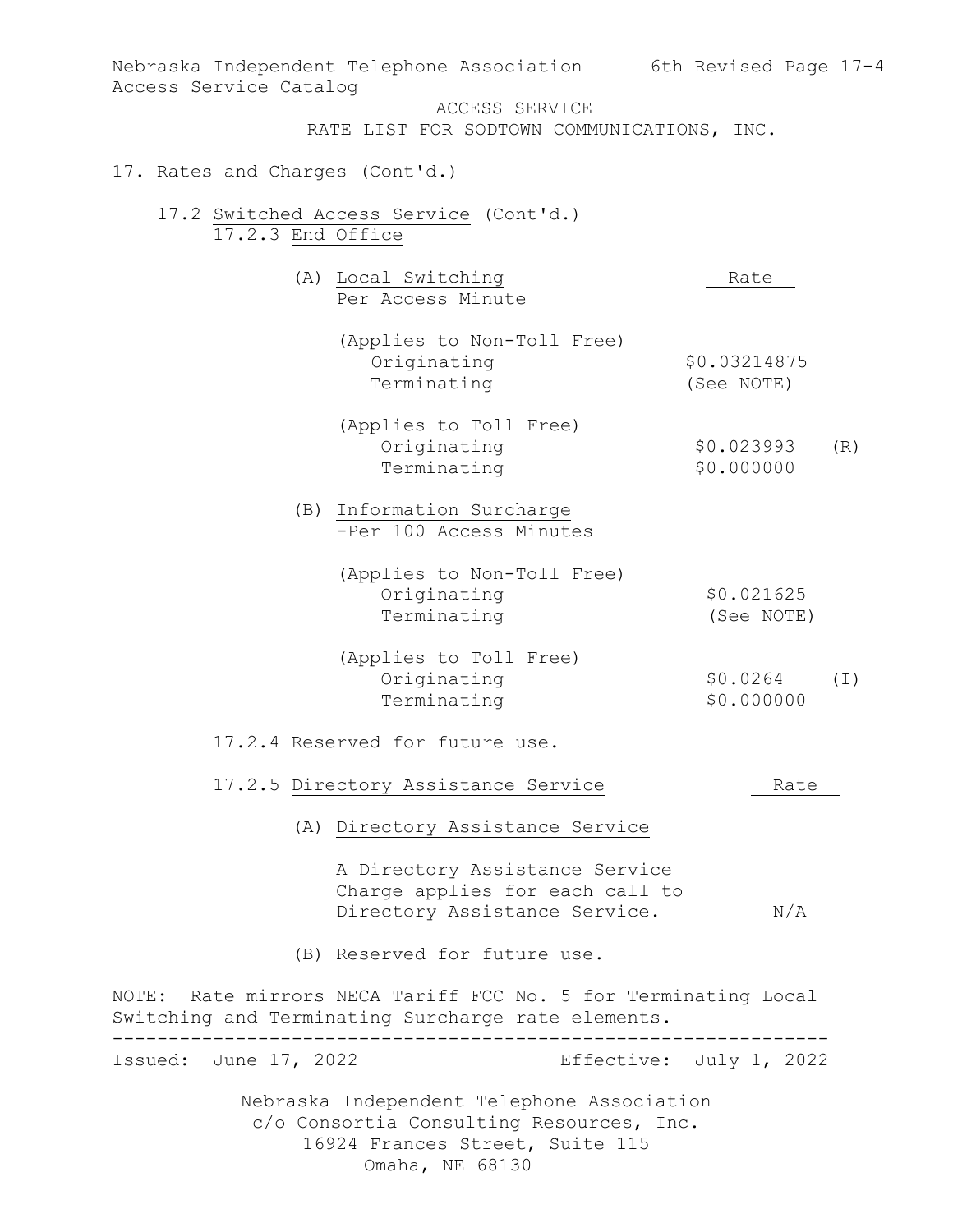- 17. Rates and Charges (Cont'd.)
	- 17.2 Switched Access Service (Cont'd.)
		- 17.2.5 Directory Assistance Service (Cont'd.)
			- (C) Credit Allowance for Uncompleted Rate DA Calls

In addition to the credit allowance for Directory Assistance Service Call as set forth in 9.4.8(A) of NECA TARIFF F.C.C. NO. 5, there is also a credit allowance for the Switched Access Service portion in the originating LATA of such DA call. The credit will be as set forth following:

- (1) Reserved for future use.
- (2) Credit per call when FGA or FGB Switched Access Service is billed using per minute rates  $N/A$
- (3) Credit per call when FGC or FGD Switched Access Service is billed using per minute rates  $N/A$

17.2.7 Reserved for future use.

----------------------------------------------------------------------- Effective: July 1, 2021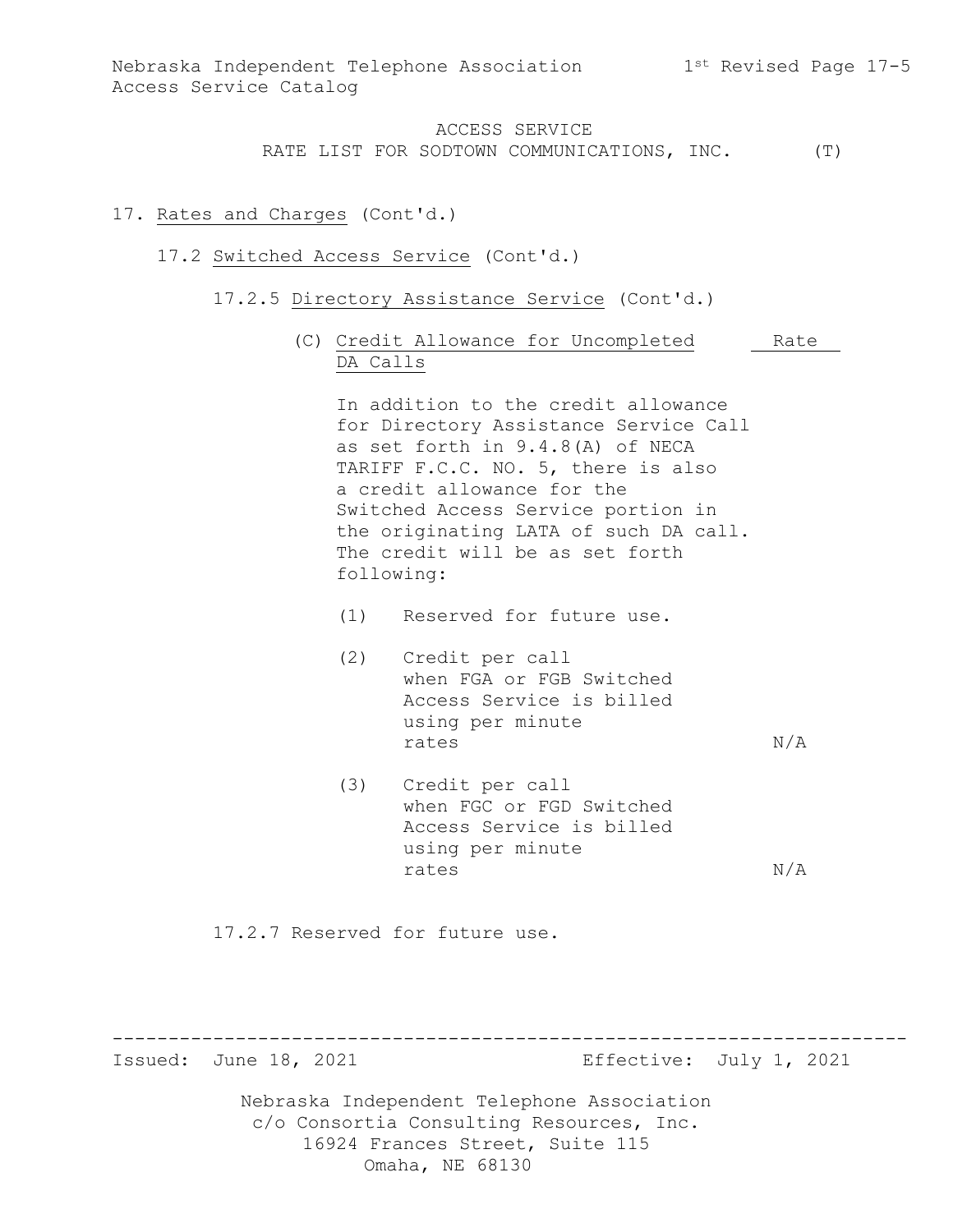Termination

ACCESS SERVICE RATE LIST FOR SODTOWN COMMUNICATIONS, INC. (T)

### 17. Rates and Charges (Cont'd.)

### 17.3 Special Access Service

17.3.1 Reserved for future use. 17.3.2 Reserved for future use. 17.3.3 Reserved for future use. 17.3.4 Voice Grade Service

> Regulations for Voice Grade Service are set forth in NECA TARIFF F.C.C. NO. 5, Section 7.6. NRC\* Monthly 1st Each Add'l. (A) Channel Termination Rate Ckt. Ckt. Per

| -Two-wire  | \$22.36 \$78.05 \$78.05 |  |
|------------|-------------------------|--|
| -Four-wire | \$32.21 \$78.05 \$78.05 |  |

|  | (B) Channel Mileage             | Monthly            |
|--|---------------------------------|--------------------|
|  |                                 | Rate               |
|  | (1) Channel Mileage Facility    |                    |
|  | Per Mile                        | \$1.61             |
|  | (2) Channel Mileage Termination |                    |
|  | Per Termination                 | S <sub>29.88</sub> |

#### (C) Optional Features and Functions

| (1) Bridging                |        |
|-----------------------------|--------|
| (a) Voice Bridging Per Port |        |
| -Two-Wire                   | \$4.75 |
| -Four-Wire                  | \$4.75 |

 (b) Data Bridging Per Port  $-Two-Wire$  \$4.75  $-Four-Wire$   $$4.75$ 

\*NRC is an abbreviation for nonrecurring charge

----------------------------------------------------------------------- Effective: July 1, 2021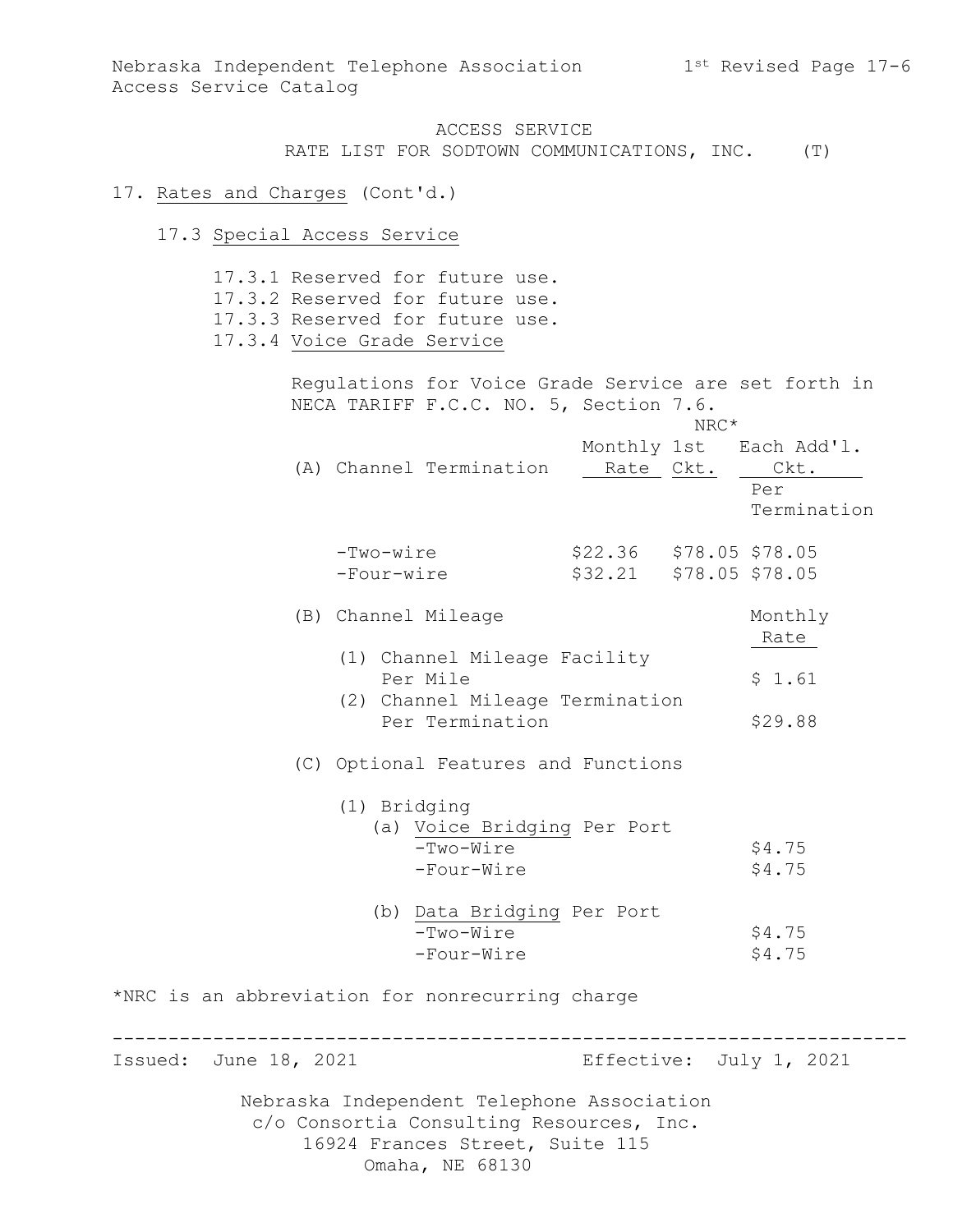### 17. Rates and Charges (Cont'd.)

- 17.3 Special Access Service (Cont'd.)
	- 17.3.4 Voice Grade Service (Cont'd.)
		- (1) Bridging (Cont'd.)
			- (C) Optional Features and Functions (Cont'd.)

|                              |  | Monthly<br>Rate |
|------------------------------|--|-----------------|
| (c) Reserved for future use. |  |                 |

- 
- (d) Reserved for future use.
- (e) Telemetry and Alarm Bridging Active Bridging Channel Connections Per Channel Connected -Split Band \$8.89 -Summation \$3.47 Passive Bridging Channel Connections

Per Channel Connected \$0.24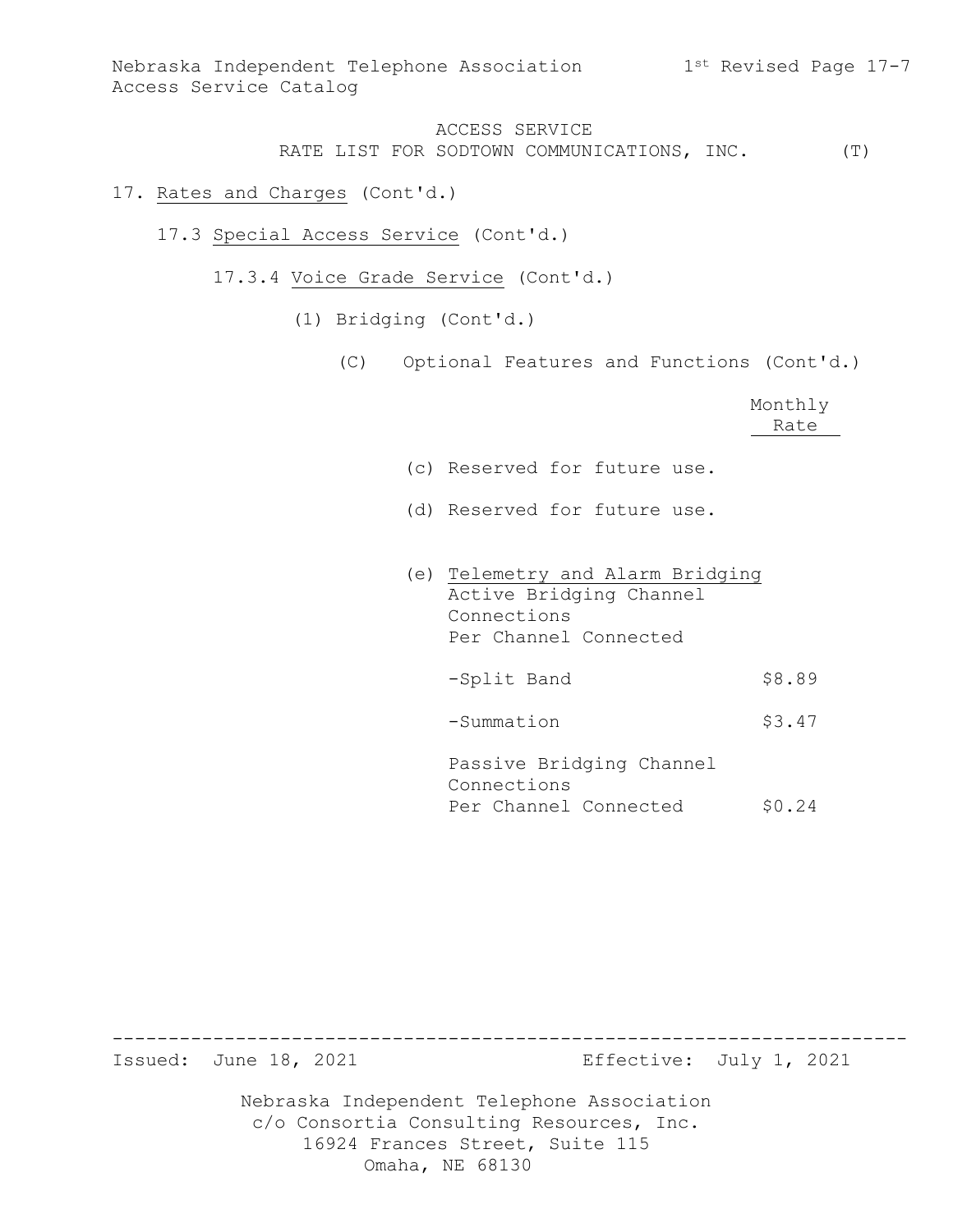Nebraska Independent Telephone Association 1st Revised Page 17-8 Access Service Catalog

> ACCESS SERVICE RATE LIST FOR SODTOWN COMMUNICATIONS, INC. (T)

### 17. Rates and Charges (Cont'd.)

## 17.3 Special Access Service (Cont'd.)

17.3.4 Voice Grade Service (Cont'd.)

|     |                                                                      | Monthly<br>Rate  |
|-----|----------------------------------------------------------------------|------------------|
|     | (C) Optional Features and<br>Functions (Cont'd.)                     |                  |
|     | (2) Conditioning Per Termination                                     |                  |
|     | - C-Type                                                             | \$5.69           |
|     | Data Capability                                                      | \$3.94           |
| (3) | Improved Return Loss for<br>Transmission<br>Per Termination          |                  |
|     | - Two-Wire<br>- Four-Wire                                            | \$7.15<br>\$7.15 |
| (4) | Customer Specified Receive<br>Level Per Two-Wire Termination \$ 3.44 |                  |
| (5) | Reserved for future use.                                             |                  |
| (6) | Signaling Capability<br>Per Termination                              | \$11.73          |

----------------------------------------------------------------------- Effective: July 1, 2021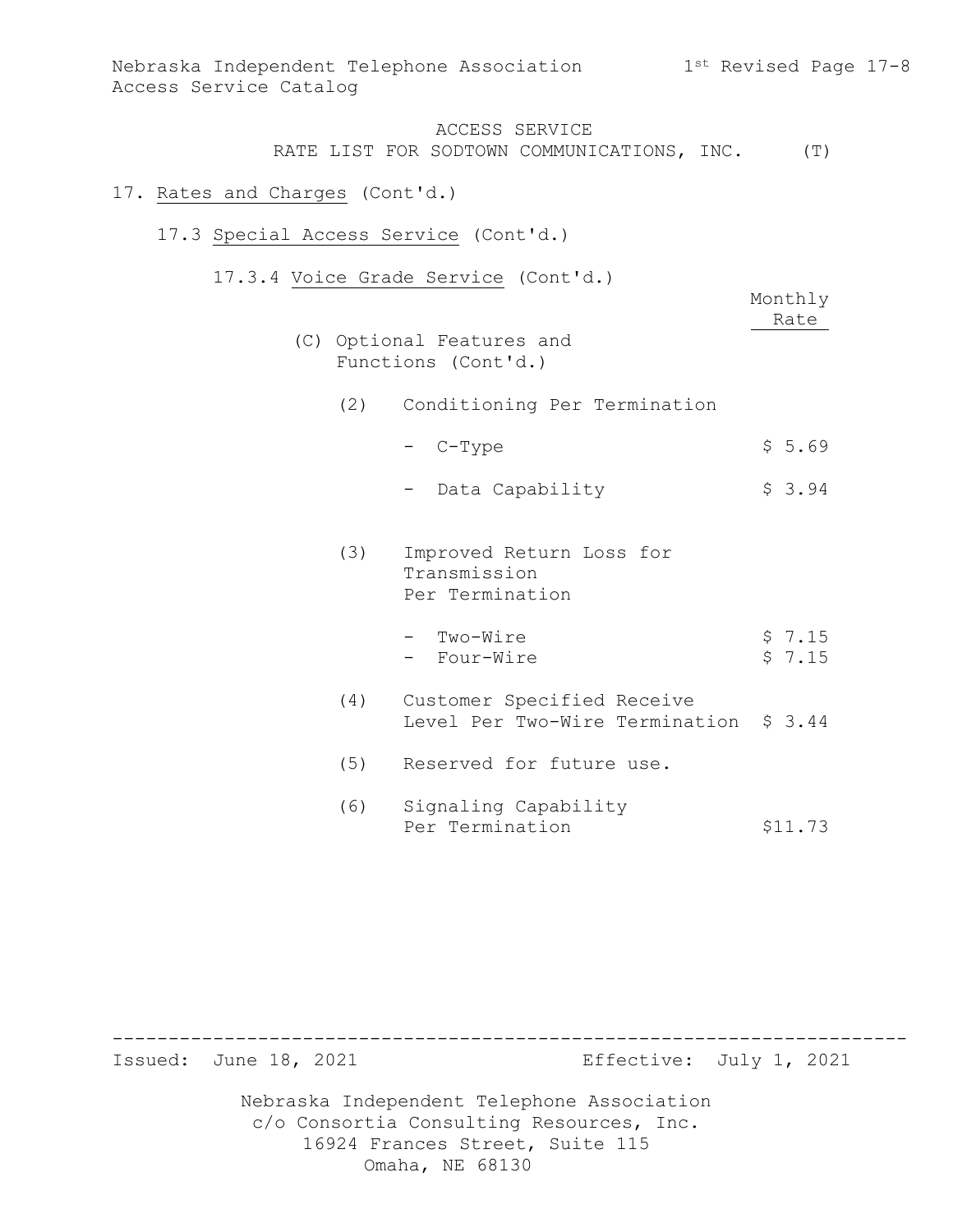Nebraska Independent Telephone Association 1st Revised Page 17-9 Access Service Catalog

> ACCESS SERVICE RATE LIST FOR SODTOWN COMMUNICATIONS, INC. (T)

### 17. Rates and Charges (Cont'd.)

- 17.3 Special Access Service (Cont'd.)
	- 17.3.4 Voice Grade Service (Cont'd.)

Monthly Rate

- (C) Optional Features and Functions (Cont'd.)
	- (7) Selective Signaling Arrangement Per Arrangement
	- (8) Transfer Arrangement (key activated or dial-up\*)
		- Per four port arrangement including control channel termination\*\* \$3.01
		- Per five port arrangement including control channel termination\*\* \$6.85
	- (9) Public Packet Switching Network (PPSN) Interface Arrangement Per Arrangement ICB

NOTE: ICB rates and charges shall be filed in 17.3.9.

\*The dial-up option requires the customer to purchase the Controller Arrangement, which is described in NECA TARIFF F.C.C. NO. 5, Section 13.3.4.

\*\*An additional Channel Termination charge will apply whenever a spare channel is configured as a leg to the customer designated premises. Additional channel mileage charges will also apply when the transfer arrangement is not located in the customer designated premises serving wire center.

-----------------------------------------------------------------------

Effective: July 1, 2021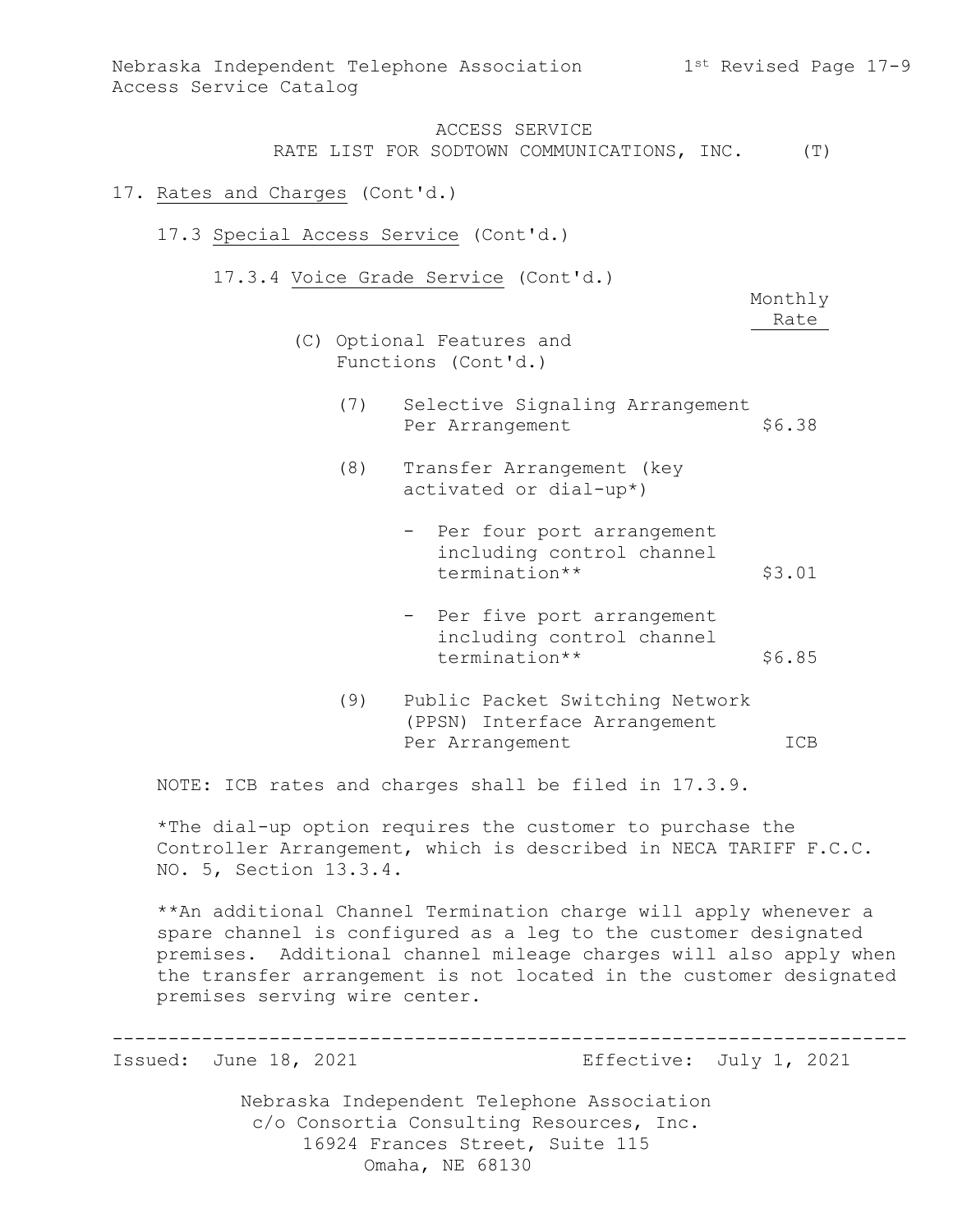- 17. Rates and Charges (Cont'd.)
	- 17.3 Special Access Service (Cont'd.)
		- 17.3.5 Program Audio Service

Regulations concerning Program Audio Service are set forth in Section 7.7 of NECA TARIFF F.C.C. NO. 5.

|                            |     |                                                                                                       |       | Monthly Nonrecurring    |
|----------------------------|-----|-------------------------------------------------------------------------------------------------------|-------|-------------------------|
|                            |     |                                                                                                       |       | Rate * Charge           |
|                            |     |                                                                                                       | (A)   | Channel                 |
|                            |     | Termination                                                                                           |       |                         |
|                            |     | Per Termination                                                                                       |       |                         |
|                            |     | $-200$ to $3500$ Hz                                                                                   |       | $$41.60$ $$189.00$      |
|                            |     | $-100$ to 5000 Hz                                                                                     |       | 44.82 189.00            |
|                            |     | $-50$ to 8000 Hz                                                                                      |       | 44.82 189.00            |
|                            |     | $-50$ to 15000 Hz                                                                                     | 44.82 | 189.00                  |
|                            |     | (B) Channel Mileage                                                                                   |       |                         |
|                            |     | (1) Channel Mileage Facility<br>Per Mile                                                              |       |                         |
|                            |     | - 200 to 3500 Hz \$ 3.46                                                                              |       |                         |
|                            |     | - 100 to 5000 Hz 6.91                                                                                 |       |                         |
|                            |     | - 50 to 8000 Hz 10.37                                                                                 |       |                         |
|                            |     | - 50 to 15000 Hz 13.84                                                                                |       |                         |
|                            | (2) | Channel Mileage                                                                                       |       |                         |
|                            |     | Termination                                                                                           |       |                         |
|                            |     | Per Termination                                                                                       |       |                         |
|                            |     | - 200 to 3500 Hz \$ 31.27                                                                             |       |                         |
|                            |     | $-100$ to 5000 Hz 62.54                                                                               |       |                         |
|                            |     | - 50 to 8000 Hz 93.81                                                                                 |       |                         |
|                            |     | - 50 to 15000 Hz 125.08                                                                               |       |                         |
| $\star$<br>monthly charge. |     | Daily Rates are 1/10th of the monthly rates, up to a maximum of the<br>------------------------------ |       |                         |
| Issued: June 18, 2021      |     |                                                                                                       |       | Effective: July 1, 2021 |
|                            |     |                                                                                                       |       |                         |
|                            |     | Nebraska Independent Telephone Association                                                            |       |                         |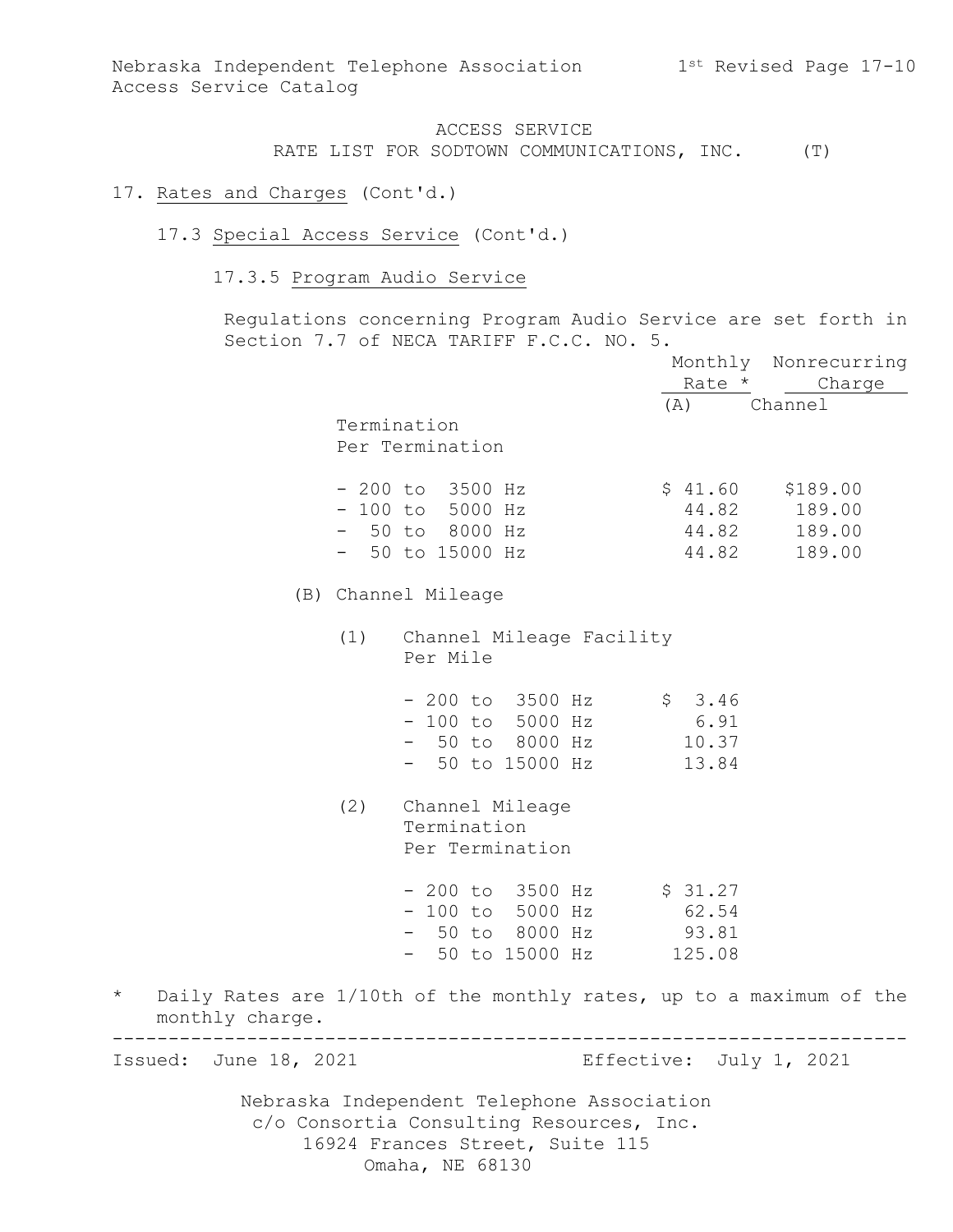- 17. Rates and Charges (Cont'd.)
	- 17.3 Special Access Service (Cont'd.)

17.3.5 Program Audio Service (Cont'd.)

 Monthly Rate \*

(C) Optional Features and Functions

| (1) | Bridging, Distribution<br>Amplifier Per Port | \$19.19 |
|-----|----------------------------------------------|---------|
| (2) | Gain Conditioning<br>Per Service             | \$11.23 |
| (3) | Stereo<br>Per Service                        | \$18.24 |

17.3.6 Reserved for future use.

\* Daily Rates are 1/10th of the monthly rates, up to a maximum of the monthly charge.

----------------------------------------------------------------------- Effective: July 1, 2021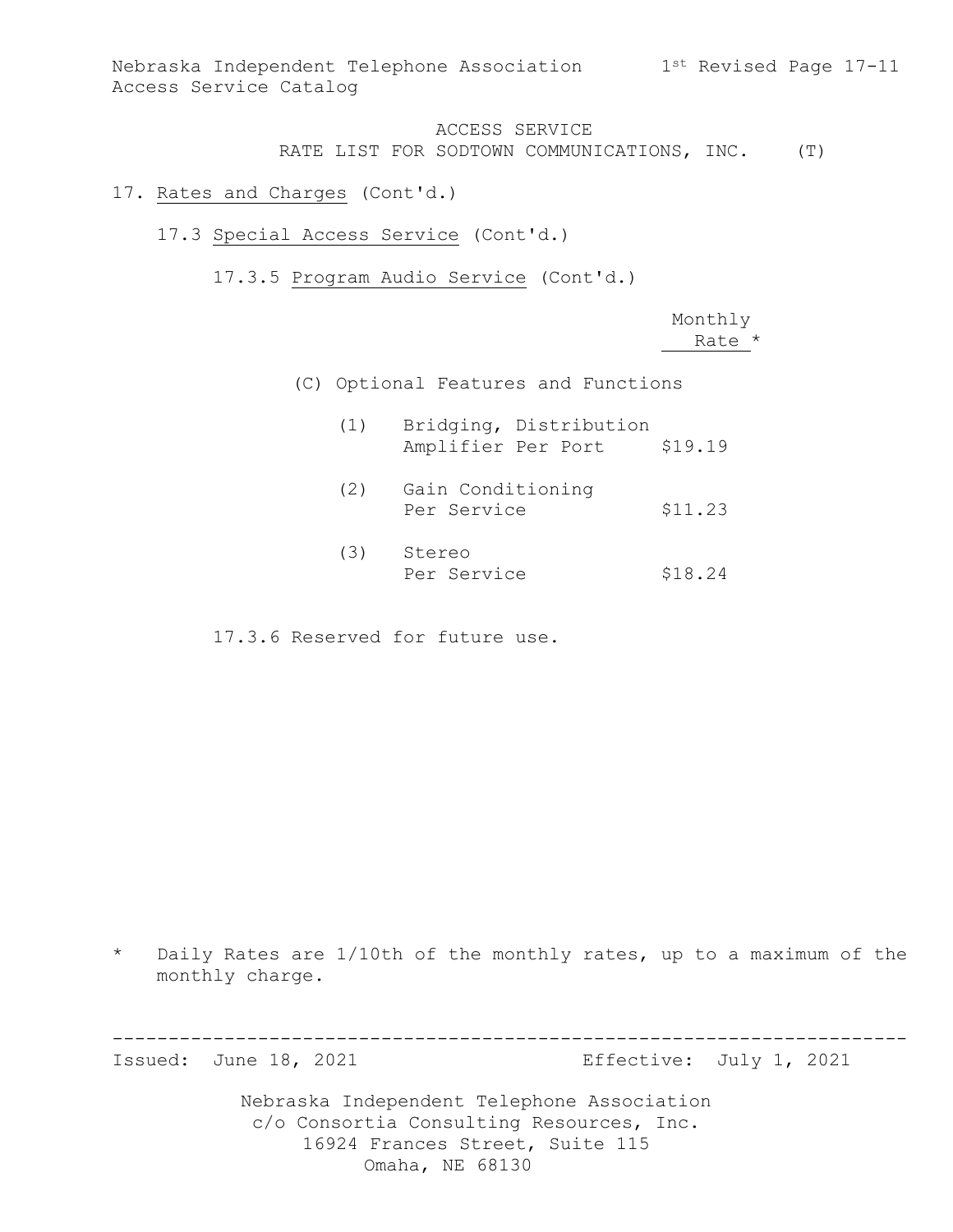Nebraska Independent Telephone Association 1st Revised Page 17-12 Access Service Catalog

ACCESS SERVICE

RATE LIST FOR SODTOWN COMMUNICATIONS, INC. (T)

### 17. Rates and Charges (Cont'd.)

#### 17.3 Special Access Service (Cont'd.)

17.3.7 Digital Data Service

Regulations concerning Digital Data Service are set forth in NECA TARIFF F.C.C. NO. 5, Section 7.9.

Nebraska Independent Telephone Association c/o Consortia Consulting Resources, Inc. 16924 Frances Street, Suite 115 Monthly Nonrecurring Charges Rate 1st Ckt. Each Add'1 (A) Channel Termination Per Termination - 2.4 kbps \$55.73 \$241.00 \$241.00 - 4.8 kbps 55.73 241.00 241.00 - 9.6 kbps 55.73 241.00 241.00 - 56.0 kbps 55.73 241.00 241.00 - 64.0 kbps 55.73 241.00 241.00 (B) Channel Mileage (1) Channel Mileage Facility Per Mile  $- 2.4$  kbps  $$3.00$ - 4.8 kbps 3.00 - 9.6 kbps 3.00 - 56.0 kbps 6.01 - 64.0 kbps 6.01 (2) Channel Mileage Termination Per Termination - 2.4 kbps \$21.78 - 4.8 kbps 21.78 - 9.6 kbps 21.78 - 56.0 kbps 43.57 - 64.0 kbps 43.57 Monthly (C) Optional Features and Functions Rate (1) Bridging Per Port \$4.75 ----------------------------------------------------------------------- Effective: July 1, 2021

Omaha, NE 68130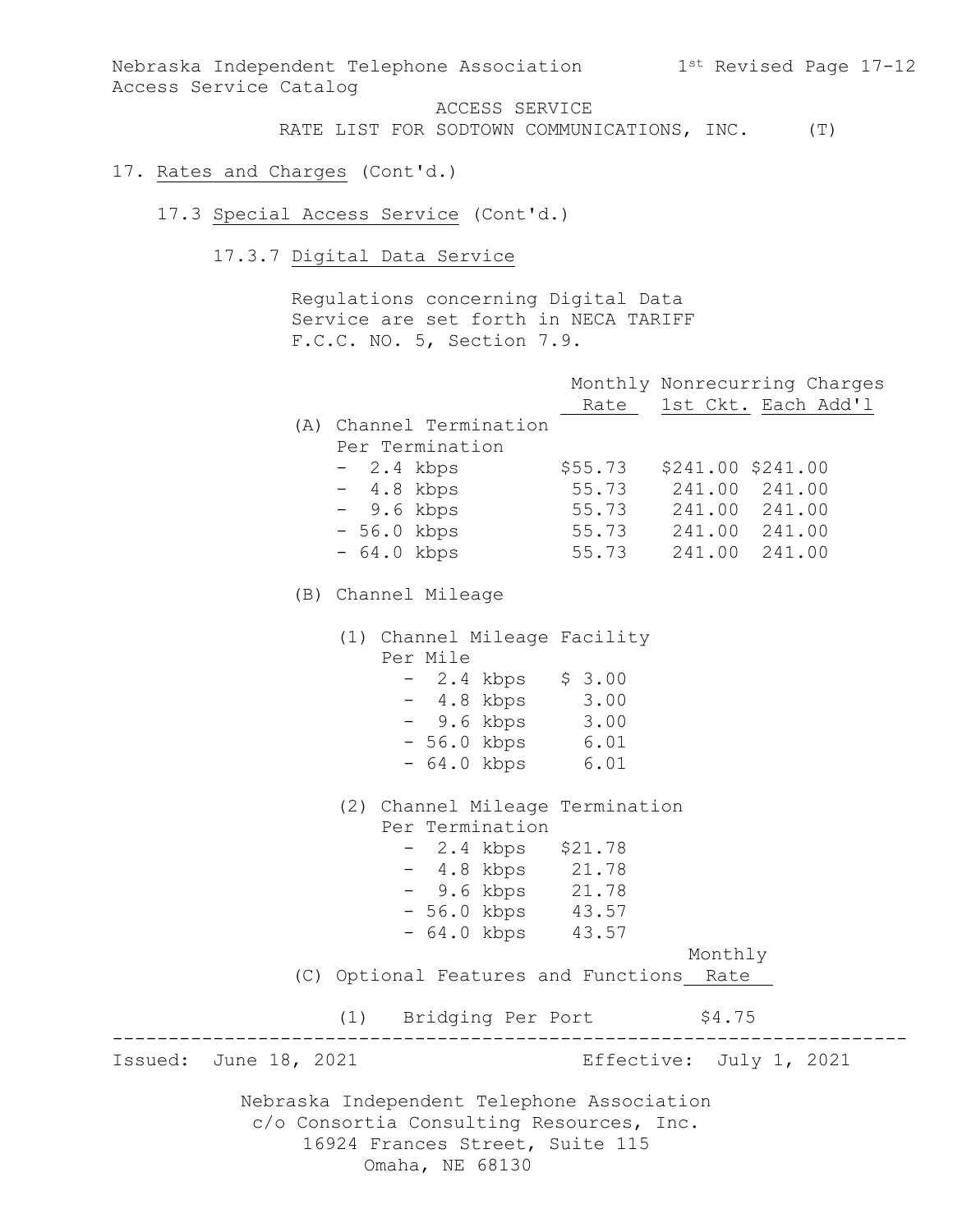## 17. Rates and Charges (Cont'd.)

- 17.3 Special Access Service (Cont'd.)
	- 17.3.7 Digital Data Service (Cont'd.)

Monthly

- (C) Optional Features and Functions Rate (Cont'd.)
	- (2) Loop Transfer Arrangement Per Four Key Arrangement\* \$5.97
	- (3) Public Packet Switching Network Interface Arrangement
		- Per 9.6 kbps arrangement ICB - Per 56.0 kbps arrangement ICB

|  | (D) Term Discounts |  |                             |  | Percentage |
|--|--------------------|--|-----------------------------|--|------------|
|  |                    |  | 56.0 and 64.0 Kbps Services |  |            |
|  | 36 months          |  |                             |  | 10%        |
|  | 60 months          |  |                             |  | 20%        |

\* An additional Channel Termination charge will apply whenever a spare channel is configured as a leg to the customer designated premises. Additional Channel Mileage charges will also apply when the transfer arrangement is not located in the customer designated premises serving wire center.

ICB rates and charges are filed in 17.3.9 following.

----------------------------------------------------------------------- Effective: July 1, 2021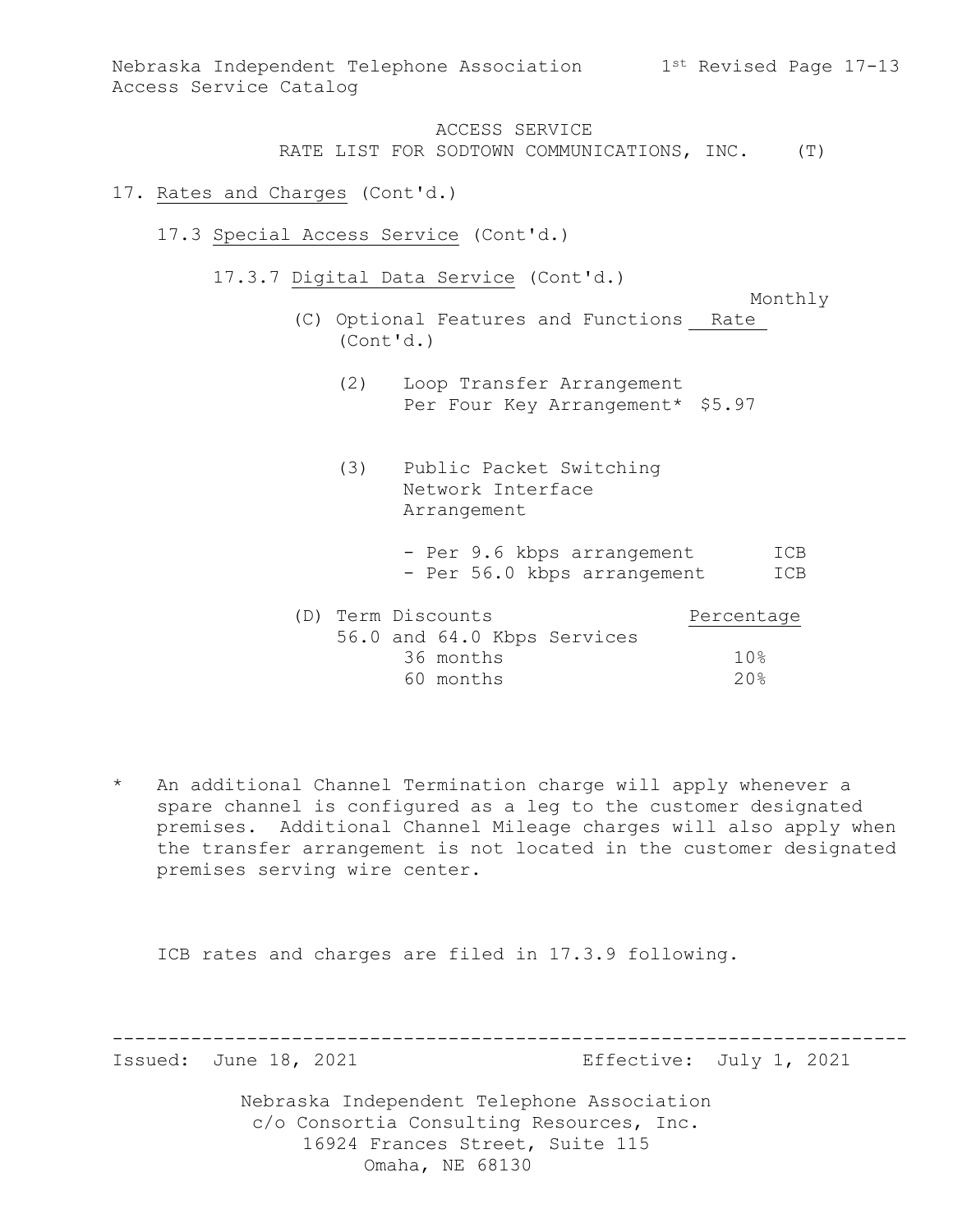Nebraska Independent Telephone Association c/o Consortia Consulting Resources, Inc. 16924 Frances Street, Suite 115 Nebraska Independent Telephone Association 1st Revised Page 17-14 Access Service Catalog ACCESS SERVICE RATE LIST FOR SODTOWN COMMUNICATIONS INC. (T) 17. Rates and Charges (Cont'd.) 17.3 Special Access Service (Cont'd.) 17.3.8 High Capacity Service Regulations concerning High Capacity Service are set forth in 7.10 of NECA TARIFF F.C.C. NO. 5. Monthly Nonrecurring Charges Rate 1st Ckt. Each Add'l (A) Channel Termination Per Termination - DS1 1.544 Mbps \$61.52 \$327.00 \$327.00 - DS1C 3.152 Mbps ICB ICB ICB - DS2 6.312 Mbps ICB ICB ICB - Capacity of 1 DS3 ICB ICB ICB 44.736 Mbps Interface Per DS3 Channel Installed - Capacity of 3 DS3 ICB ICB ICB 44.736 Mbps Interface Per DS3 Channel Installed - Capacity of 6 DS3 ICB ICB ICB 44.736 Mbps Interface Per DS3 Channel Installed - Capacity of 12 DS3 ICB ICB ICB 44.736 Mbps Interface Per DS3 Channel Installed - DS4 274.176 Mbps ICB ICB ICB ICB rates and charges are filed in 17.3.9 following. ----------------------------------------------------------------------- Effective: July 1, 2021

Omaha, NE 68130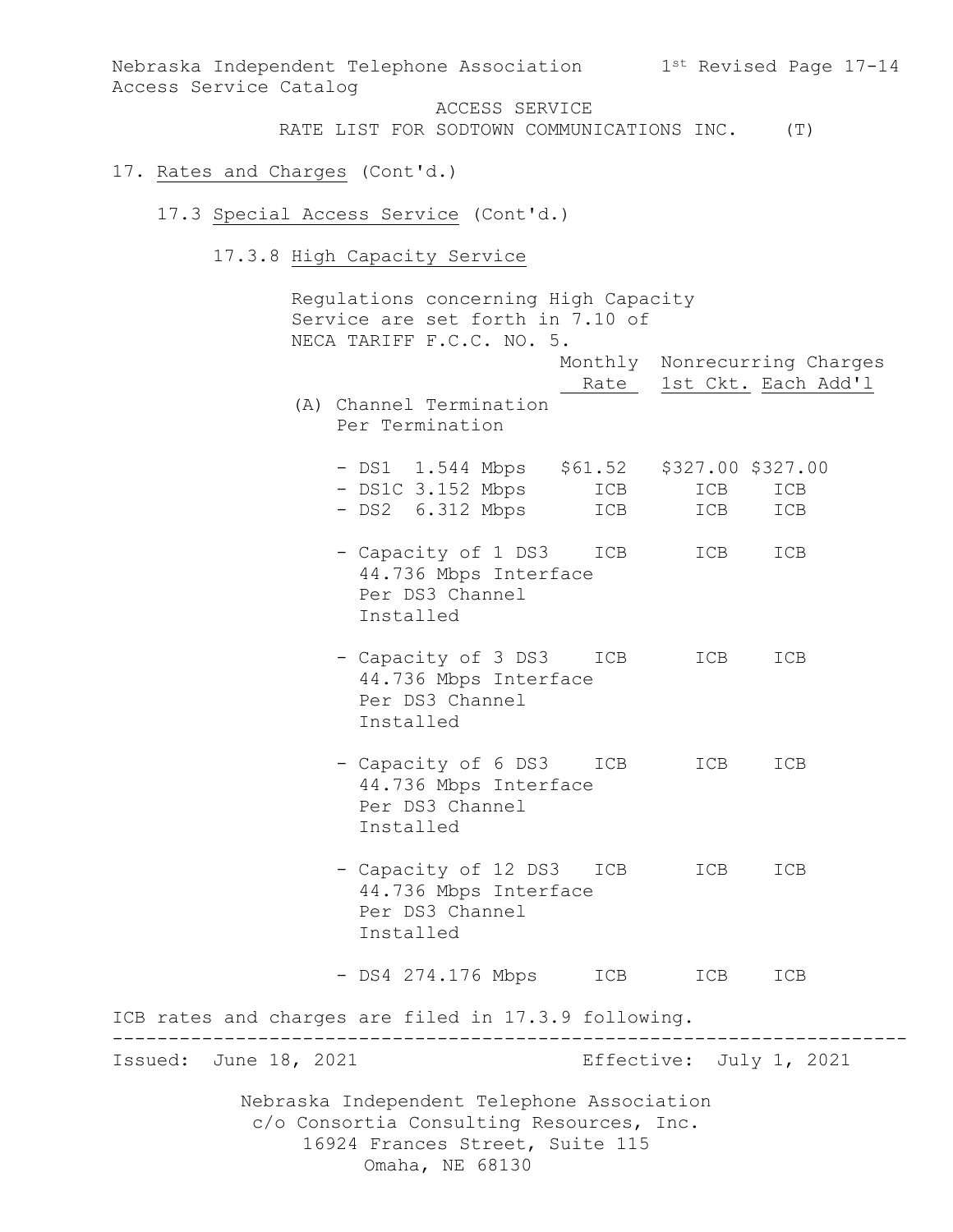| Nebraska Independent Telephone Association 1st Revised Page 17-15<br>Access Service Catalog |                                                                  |                         |
|---------------------------------------------------------------------------------------------|------------------------------------------------------------------|-------------------------|
|                                                                                             | ACCESS SERVICE<br>RATE LIST FOR SODTOWN COMMUNICATIONS, INC. (T) |                         |
| 17. Rates and Charges (Cont'd.)                                                             |                                                                  |                         |
|                                                                                             |                                                                  |                         |
| 17.3 Special Access Service (Cont'd.)                                                       | 17.3.8 High Capacity Service (Cont'd.)                           |                         |
|                                                                                             | (B) Channel Mileage                                              | Monthly                 |
|                                                                                             | (1) Channel Mileage Facility<br>Per Mile                         | Rate                    |
|                                                                                             | $-1.544$ Mbps                                                    | 66.06                   |
|                                                                                             | $-3.152$ Mbps                                                    | ICB                     |
|                                                                                             | $-6.312$ Mbps                                                    | ICB                     |
|                                                                                             | $-44.736$ Mbps                                                   | ICB                     |
|                                                                                             | - 274.176 Mbps                                                   | ICB                     |
|                                                                                             | (2) Channel Mileage Termination<br>Per Termination               |                         |
|                                                                                             | - 1.544 Mbps                                                     | 319.10                  |
|                                                                                             | $-3.152$ Mbps                                                    | ICB                     |
|                                                                                             | $-6.312$ Mbps                                                    | ICB                     |
|                                                                                             | $-44.736$ Mbps                                                   | ICB                     |
|                                                                                             | - 274.176 Mbps                                                   | ICB                     |
|                                                                                             | (C) Term Discounts                                               | Percentage              |
|                                                                                             | DS1 and DS3 Services                                             |                         |
|                                                                                             | 36 months<br>60 months                                           | 10%<br>20%              |
|                                                                                             |                                                                  |                         |
|                                                                                             | (D) Optional Features and Functions Monthly Rate                 |                         |
|                                                                                             | (1) Multiplexing, per arrangement                                |                         |
|                                                                                             | DS4 to DS1                                                       | ICB                     |
|                                                                                             | DS3 to DS1                                                       | ICB                     |
|                                                                                             | DS2 to DS1                                                       | ICB                     |
|                                                                                             | DS1C to DS1                                                      | ICB                     |
|                                                                                             | DS1 to Voice**                                                   | \$196.53                |
| $\star\star$<br>Service.                                                                    | A channel of this DS1 to the Hub can be used for Digital Data    |                         |
| Issued: June 18, 2021                                                                       |                                                                  | Effective: July 1, 2021 |
|                                                                                             | Nebraska Independent Telephone Association                       |                         |
|                                                                                             | c/o Consortia Consulting Resources, Inc.                         |                         |
|                                                                                             | 16924 Frances Street, Suite 115<br>Omaha, NE 68130               |                         |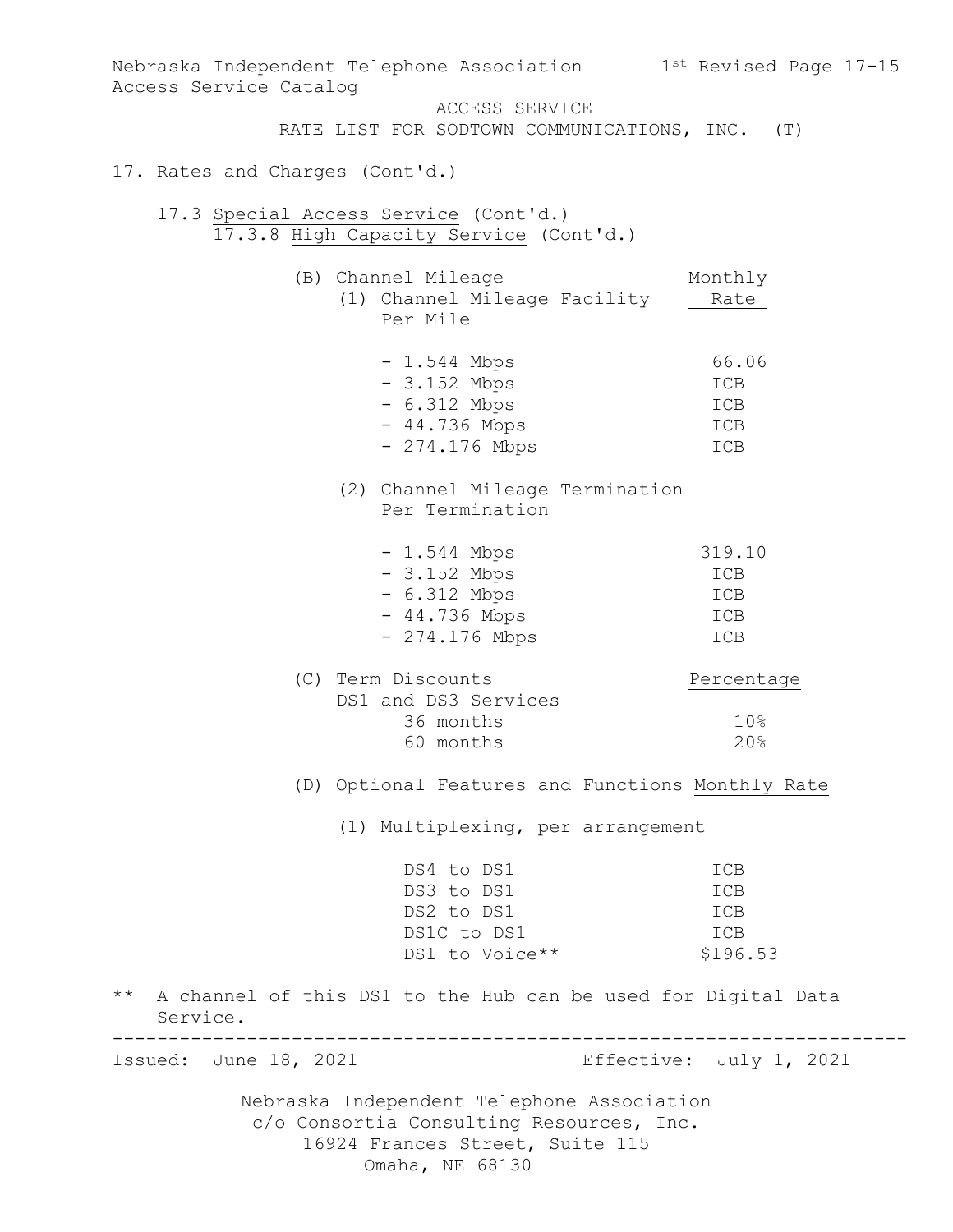Nebraska Independent Telephone Association 1st Revised Page 17-16 Access Service Catalog ACCESS SERVICE RATE LIST FOR SODTOWN COMMUNICATIONS, INC. (T) 17. Rates and Charges (Cont'd.) 17.3 Special Access Service (Cont'd.) 17.3.8 High Capacity Service (Cont'd.) (D) Optional Features and Functions Monthly Rate (Cont'd.) (1) Multiplexing, per arrangement (Cont'd.) DS1 to DS0 \$198.38 DS0 to Subrates -Up to 20 2.4 kbps services 301.92 -Up to 10 4.8 kbps services 185.32 -Up to 5 9.6 kbps services 161.92 (2) Automatic Loop Transfer Per Arrangement\* \$389.24 (3) Transfer Arrangement (key activated or dial-up\*\*) Per four port arrangement including control channel termination\*\*\* \$165.42 (E) Reserved for future use. (F) Clear Channel Capability - Per 1.544 Mbps transmission path Mone \* An additional Channel Termination charge will apply whenever the spare line is provided as a leg to the customer designated premises (CDP). \*\* The dial-up option requires the customer to purchase the Controller Arrangement from 13.3.4, as described in NECA TARIFF F.C.C. NO. 5. \*\*\* An additional Channel Termination charge will apply whenever a spare channel is configured as a leg to the CDP. Additional channel mileage charges will also apply when the transfer arrangement is not located in the CDP serving wire center. ----------------------------------------------------------------------- Effective: July 1, 2021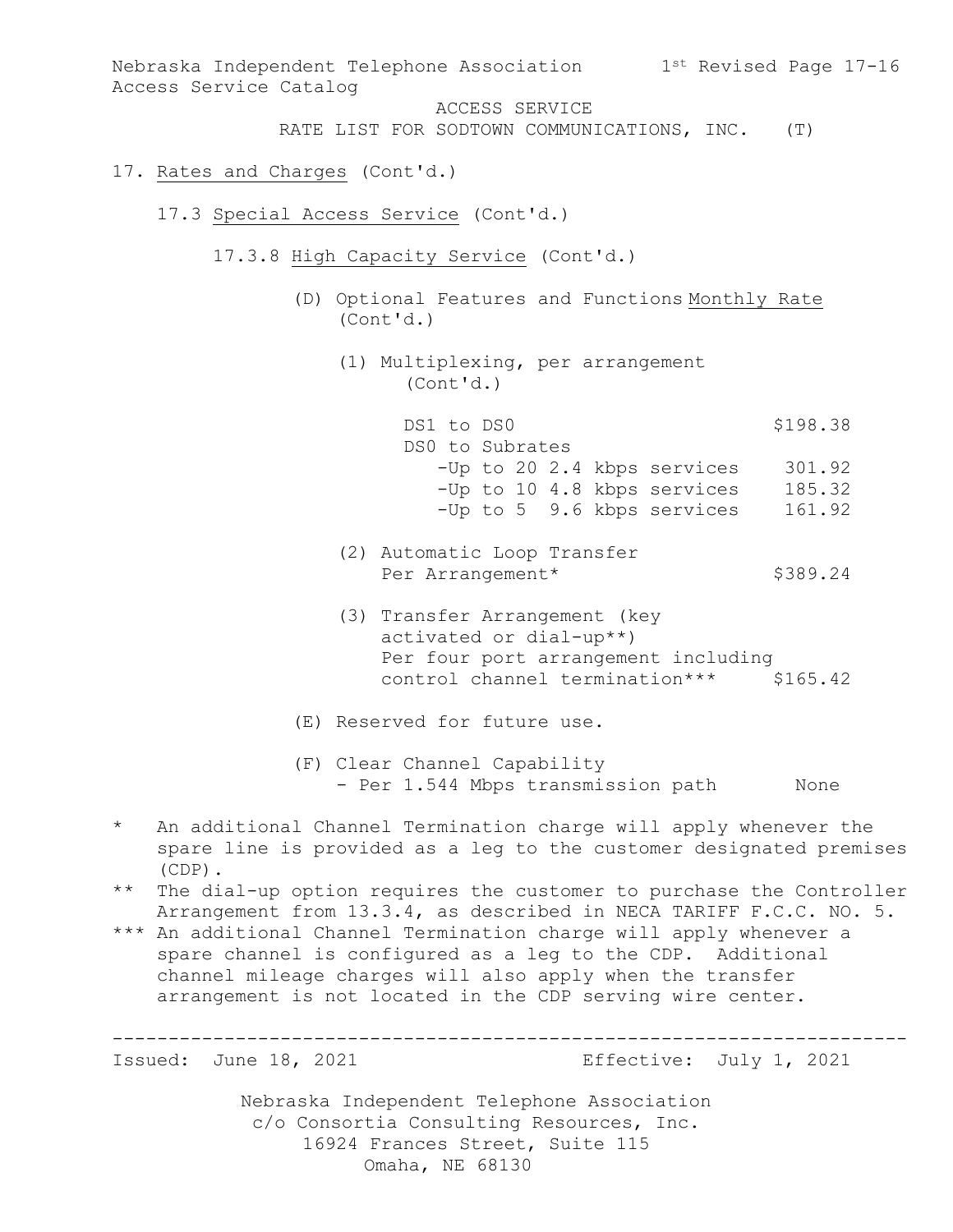## 17. Rates and Charges (Cont'd.)

### 17.3 Special Access Service (Cont'd.)

## 17.3.9 Individual Case Filings

Reserved for future use.

----------------------------------------------------------------------- Effective: July 1, 2021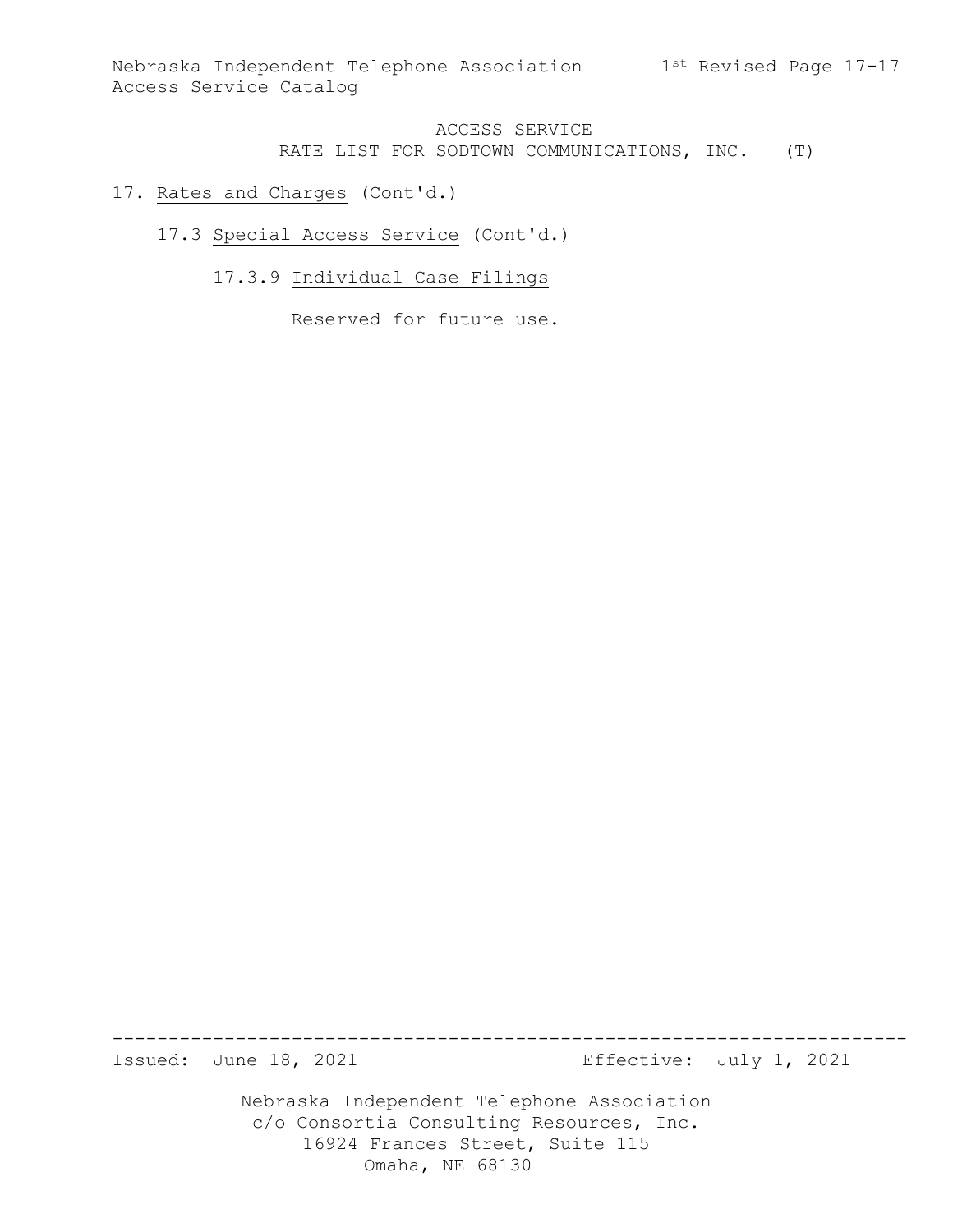### 17. Rates and Charges (Cont'd.)

- 17.3 Special Access Service (Cont'd.)
	- 17.3.10 Optional Rate Plan Availability

The Term Discount Plan, as described in Section 7.2.8, is available where billing capability exists.

| 17.3.11 |     | Internet to K-12 Schools                                                                    | Monthly Nonrecurring                 |
|---------|-----|---------------------------------------------------------------------------------------------|--------------------------------------|
|         | (A) | Channel Termination<br>Per Termination                                                      | Charges<br>Rate<br>$$22.50$ $$50.00$ |
|         | (B) | Channel Mileage                                                                             | Monthly Rate                         |
|         |     | (1) Channel Mileage<br>Facility, per<br>airline mile<br>(2) Channel Mileage<br>Termination, | \$0.25                               |
|         |     | per termination                                                                             | \$2.50                               |

----------------------------------------------------------------------- Effective: July 1, 2021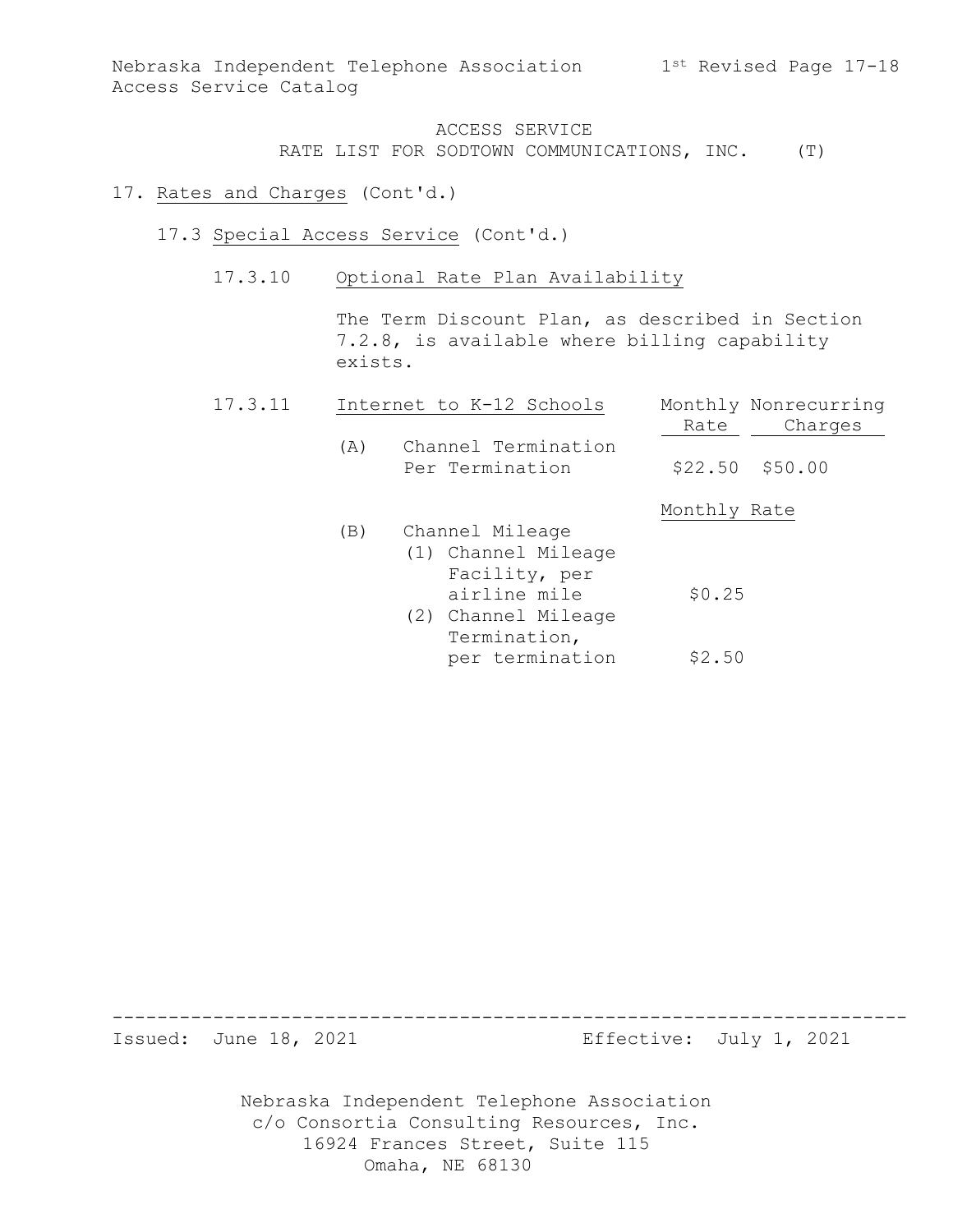Nebraska Independent Telephone Association 1st Revised Page 17-19 Access Service Catalog

ACCESS SERVICE

RATE LIST FOR SODTOWN COMMUNICATIONS, INC. (T)

- 17. Rates and Charges (Cont'd.)
	- 17.4 Other Services
		- 17.4.1 Access Ordering

Charge

(A) Access Order Charge

Per Order  $$104.00$ 

(B) Service Date Change Charge

A Service Date Change Charge will apply, on a per order per occurrence basis, for each service date changed. The Access Order Charge as specified in 17.4.1(A) preceding does not apply. -Service Date Change Charge Per Order  $\sim$  \$ 34.00

(C) Design Change Charge

The Design Change Charge will apply on a per order per occurrence basis, for each order requiring design change. -Design Change Charge Per Order  $$34.00$ 

(D) Miscellaneous Service Order Charge

Per Occurrence  $\frac{1}{2}$  \$ 34.00

17.4.2 Additional Engineering

Additional Engineering Periods Fraction Thereof

(A) Basic Time per engineer, normally scheduled working hours \$ 19.91

-----------------------------------------------------------------------

Effective: July 1, 2021

Each Half Hour or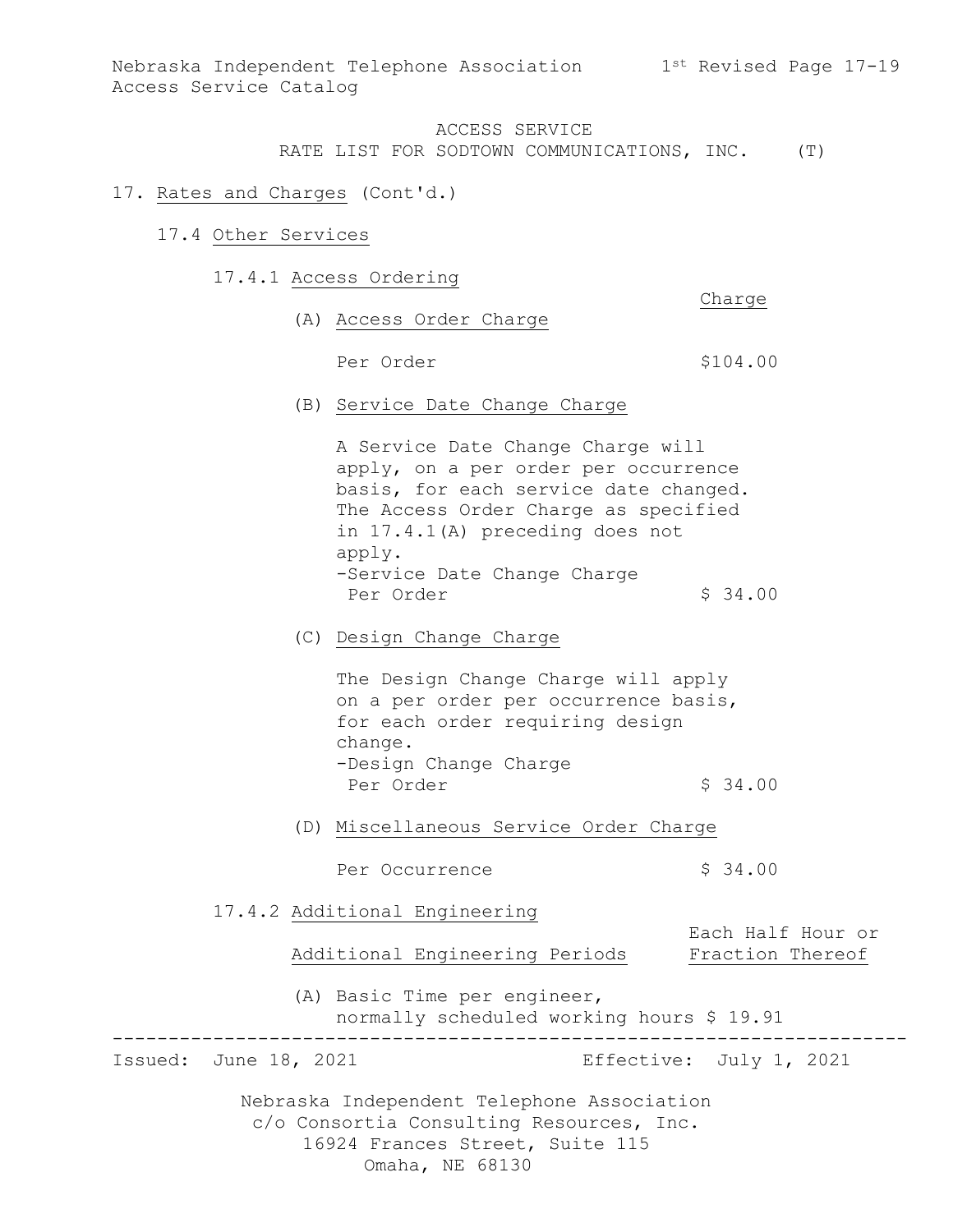Nebraska Independent Telephone Association c/o Consortia Consulting Resources, Inc. 16924 Frances Street, Suite 115 Nebraska Independent Telephone Association 1st Revised Page 17-20 Access Service Catalog ACCESS SERVICE RATE LIST FOR SODTOWN COMMUNICATIONS, INC. (T) 17. Rates and Charges (Cont'd.) 17.4 Other Services (Cont'd.) 17.4.2 Additional Engineering (Cont'd.) Each Half Hour or Additional Engineering Periods Fraction Thereof (Cont'd.) (B) Overtime per engineer, outside of normally scheduled working hours \$29.86 (C) Premium Time, outside of scheduled work day, per engineer \$39.82 17.4.3 Additional Labor Additional Labor Periods (A) Installation or Repair - Overtime, outside of normally scheduled working hours on a scheduled workday Per Technician\* \$28.12 - Premium Time, outside of scheduled work day Per Technician\* \$37.49 (B) Stand by - Basic time, normally scheduled working hours Per Technician \$18.93 - Overtime, outside of normally scheduled working hours on a scheduled work day Per Technician\* \$28.39 \* A call out of a Telephone Company employee at a time not consecutive with the employee's scheduled work period is subject to a minimum charge of four hours. ----------------------------------------------------------------------- Effective: July 1, 2021

Omaha, NE 68130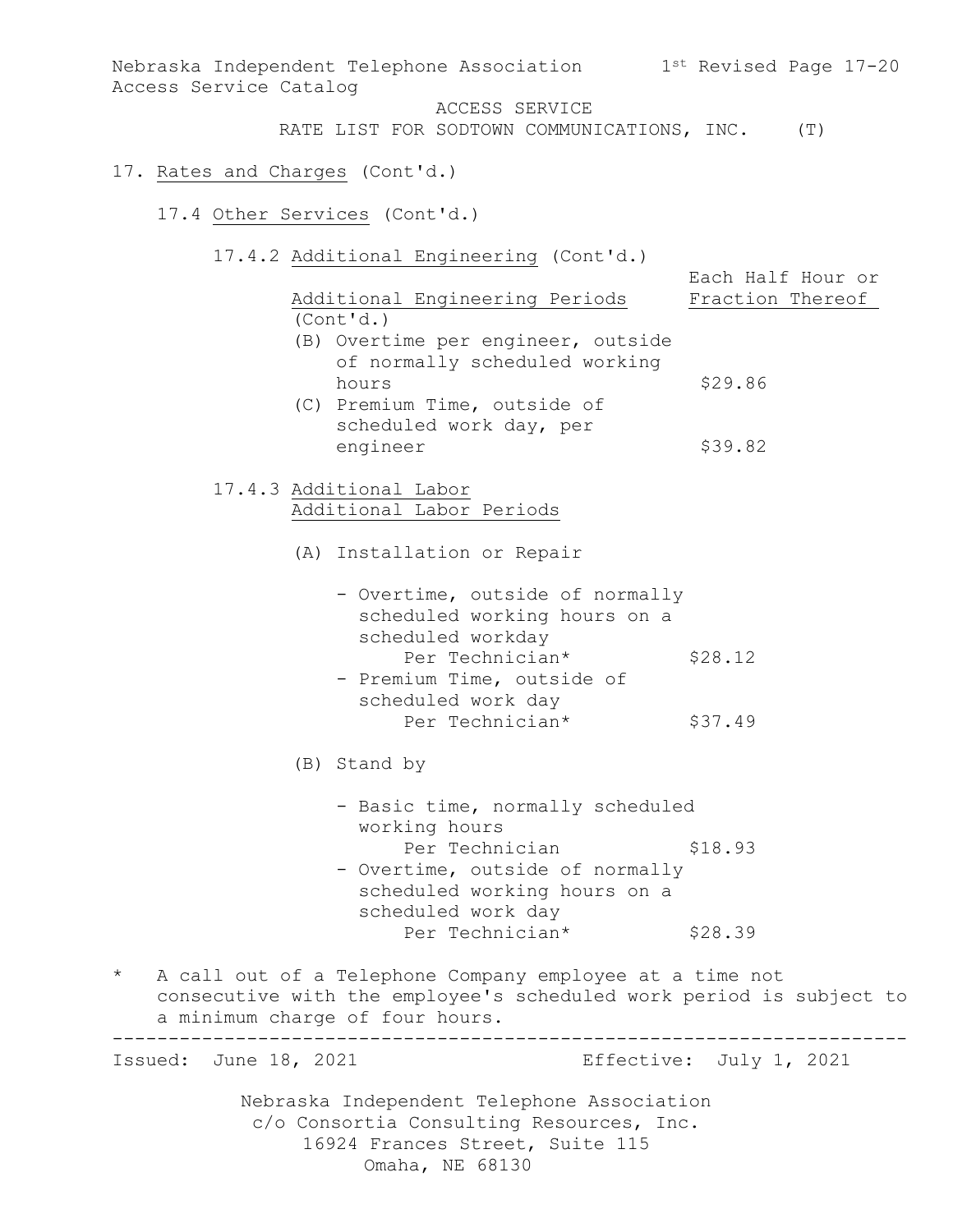Nebraska Independent Telephone Association 1st Revised Page 17-21 Access Service Catalog

> ACCESS SERVICE RATE LIST FOR SODTOWN COMMUNICATIONS, INC. (T)

#### 17. Rates and Charges (Cont'd.)

17.4 Other Services (Cont'd.)

17.4.3 Additional Labor (Cont'd.)

Additional Labor Periods (Cont'd.) Fraction Thereof

Each Half Hour or

(B) Stand by (Cont'd.) - Premium Time, outside of scheduled work day Per Technician\* \$37.85

|     |                                                                                                                                            | Each Half Hour or<br>Fraction Thereof    | Central<br>Office         |
|-----|--------------------------------------------------------------------------------------------------------------------------------------------|------------------------------------------|---------------------------|
|     |                                                                                                                                            | Installation<br>and Repair<br>Technician | Main-<br>tenance<br>Tech. |
| (C) | Testing and Maintenance with<br>other Telephone Companies, or<br>Other Labor<br>- Basic Time per technician,<br>normally scheduled working |                                          |                           |
|     | hours<br>- Overtime per technician<br>outside of normally<br>scheduled working hours on                                                    | \$18.75                                  | \$19.67                   |
|     | a work day*<br>- Premium Time per technician,<br>outside of scheduled work                                                                 | \$28.12                                  | \$29.50                   |
|     | $day*$                                                                                                                                     | \$37.49                                  | \$39.33                   |

\* A call out of a Telephone Company employee at a time not consecutive with the employee's scheduled work period is subject to a minimum charge of four hours.

----------------------------------------------------------------------- Effective: July 1, 2021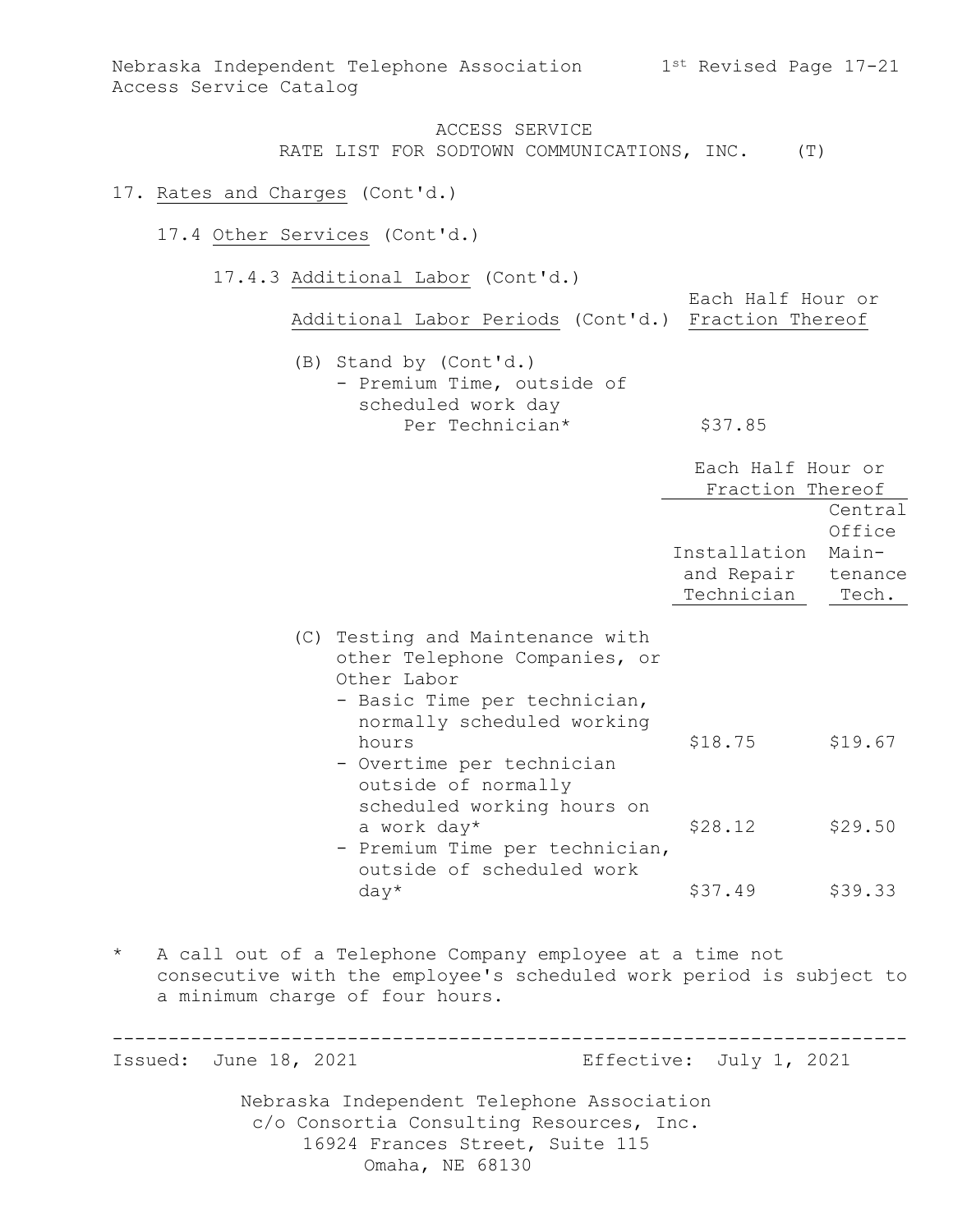Nebraska Independent Telephone Association 1st Revised Page 17-22 Access Service Catalog

> ACCESS SERVICE RATE LIST FOR SODTOWN COMMUNICATIONS, INC. (T)

### 17. Rates and Charges (Cont'd.)

- 17.4 Other Services (Cont'd.)
	- 17.4.4 Miscellaneous Services
		- (A) Additional Cooperative Acceptance Testing-Switched Access

Each Half Hour or Testing Periods Testion Thereof Basic Time, Overtime\* and<br>Premium Time\*

See the rates for Additional Labor as set forth in 17.4.3(C) preceding.

(B) Additional Automatic Testing - Switched Access

| Additional Tests To First | Per Test Per      |
|---------------------------|-------------------|
| Point of Switching        | Transmission Path |
|                           |                   |
| Gain-Slope Tests          | \$2.89            |
|                           |                   |
| C-Notched Noise Tests     | \$2.89            |
|                           |                   |
| $1004$ Hz Loss**          | \$2.89            |
| C-Message Noise**         | \$2.89            |
|                           |                   |
| Balance (return loss) **  | \$2.89            |

- \* A call out of a Telephone Company employee at a time not consecutive with the employee's scheduled work period is subject to a minimum charge of four hours.
- \*\* The 1004 Hz, C-Message Noise and Balance tests are non-chargeable routine tests; however, they may be requested on an as needed or more than routine scheduled basis, in which cases the charges herein apply. See NECA TARIFF F.C.C. NO. 5, 13.3.1(A)(2).

-----------------------------------------------------------------------

Effective: July 1, 2021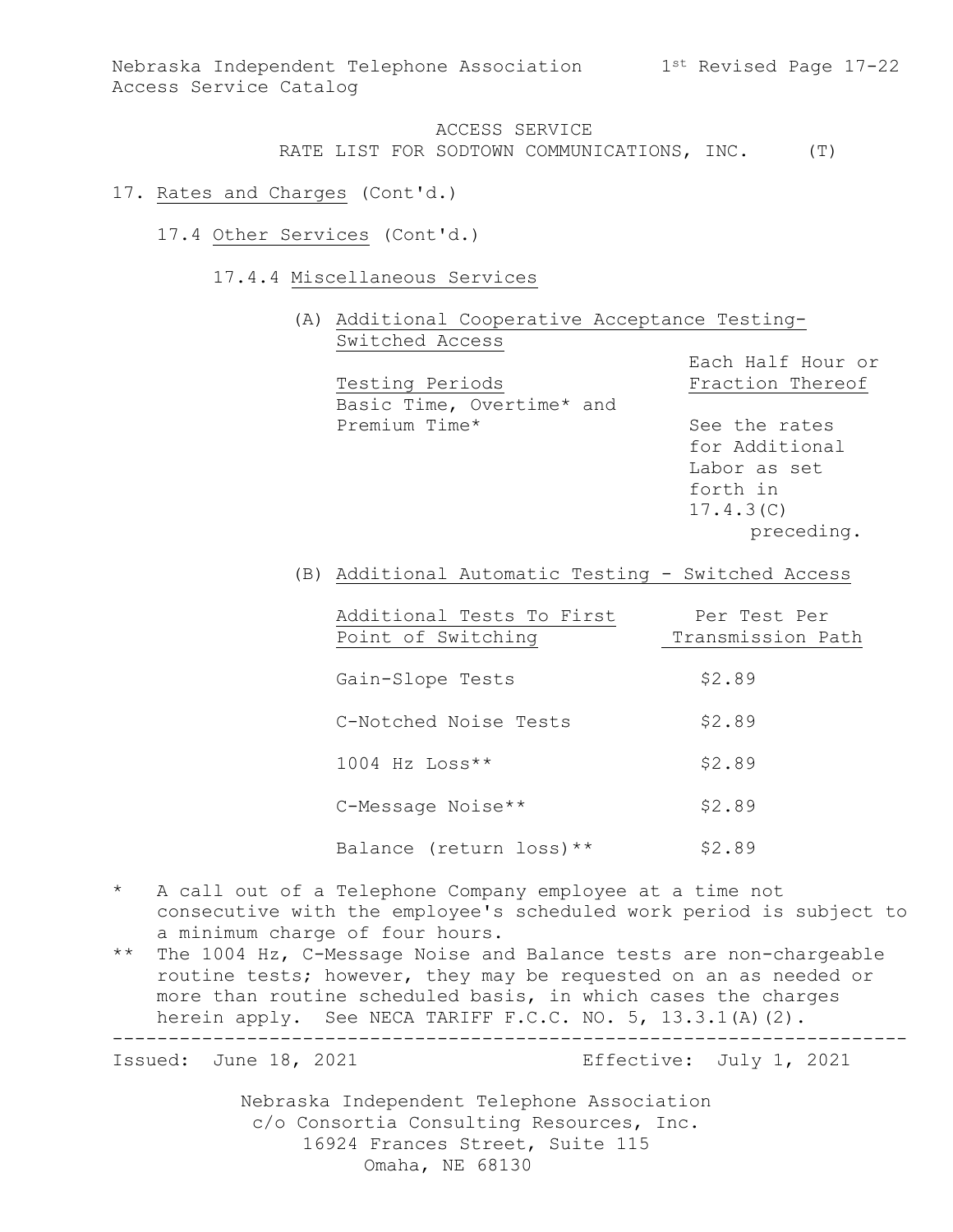|                                                                  | Nebraska Independent Telephone Association 1st Revised Page 17-23                                                                                                  |                                                                                                                                 |  |
|------------------------------------------------------------------|--------------------------------------------------------------------------------------------------------------------------------------------------------------------|---------------------------------------------------------------------------------------------------------------------------------|--|
| Access Service Catalog                                           | ACCESS SERVICE                                                                                                                                                     |                                                                                                                                 |  |
|                                                                  | RATE LIST FOR SODTOWN COMMUNICATIONS, INC.                                                                                                                         | (T)                                                                                                                             |  |
| 17. Rates and Charges (Cont'd.)<br>17.4 Other Services (Cont'd.) |                                                                                                                                                                    |                                                                                                                                 |  |
|                                                                  | 17.4.4 Miscellaneous Services (Cont'd.)<br>(C) Additional Manual Testing - Switched Access<br>Additional Tests To First Point of Switching                         |                                                                                                                                 |  |
|                                                                  | Gain-Slope, C-Notched Noise See the rates<br>and any other agreed to<br>tests<br>Per Technician                                                                    | Each Half Hour Or<br>Fraction Thereof<br>for Additional<br>Labor, as set<br>forth in<br>17.4.3(C)<br>preceding.                 |  |
|                                                                  | (D) Additional Cooperative Acceptance Testing -<br>Special Access                                                                                                  |                                                                                                                                 |  |
|                                                                  | Testing Periods<br>Basic Time, Overtime*<br>and Premium Time*                                                                                                      | Each Half Hour Or<br>Fraction Thereof<br>See the rates<br>for Additional<br>Labor as set<br>forth in<br>17.4.3(C)<br>preceding. |  |
|                                                                  | (E) Additional Manual Testing -<br>Special Access                                                                                                                  | Each Half Hour<br>Or Fraction                                                                                                   |  |
|                                                                  | Testing Periods<br>Basic Time, Overtime*<br>and Premium Time*                                                                                                      | Thereof<br>See the rates<br>for Additional<br>Labor as set<br>forth in<br>17.4.3(C)<br>preceding.                               |  |
| $\star$                                                          | A call out of a Telephone Company employee at a time not<br>consecutive with the employee's scheduled work period is subject to<br>a minimum charge of four hours. |                                                                                                                                 |  |
| Issued: June 18, 2021<br>Effective: July 1, 2021                 |                                                                                                                                                                    |                                                                                                                                 |  |
|                                                                  | Nebraska Independent Telephone Association<br>c/o Consortia Consulting Resources, Inc.<br>16924 Frances Street, Suite 115<br>Omaha, NE 68130                       |                                                                                                                                 |  |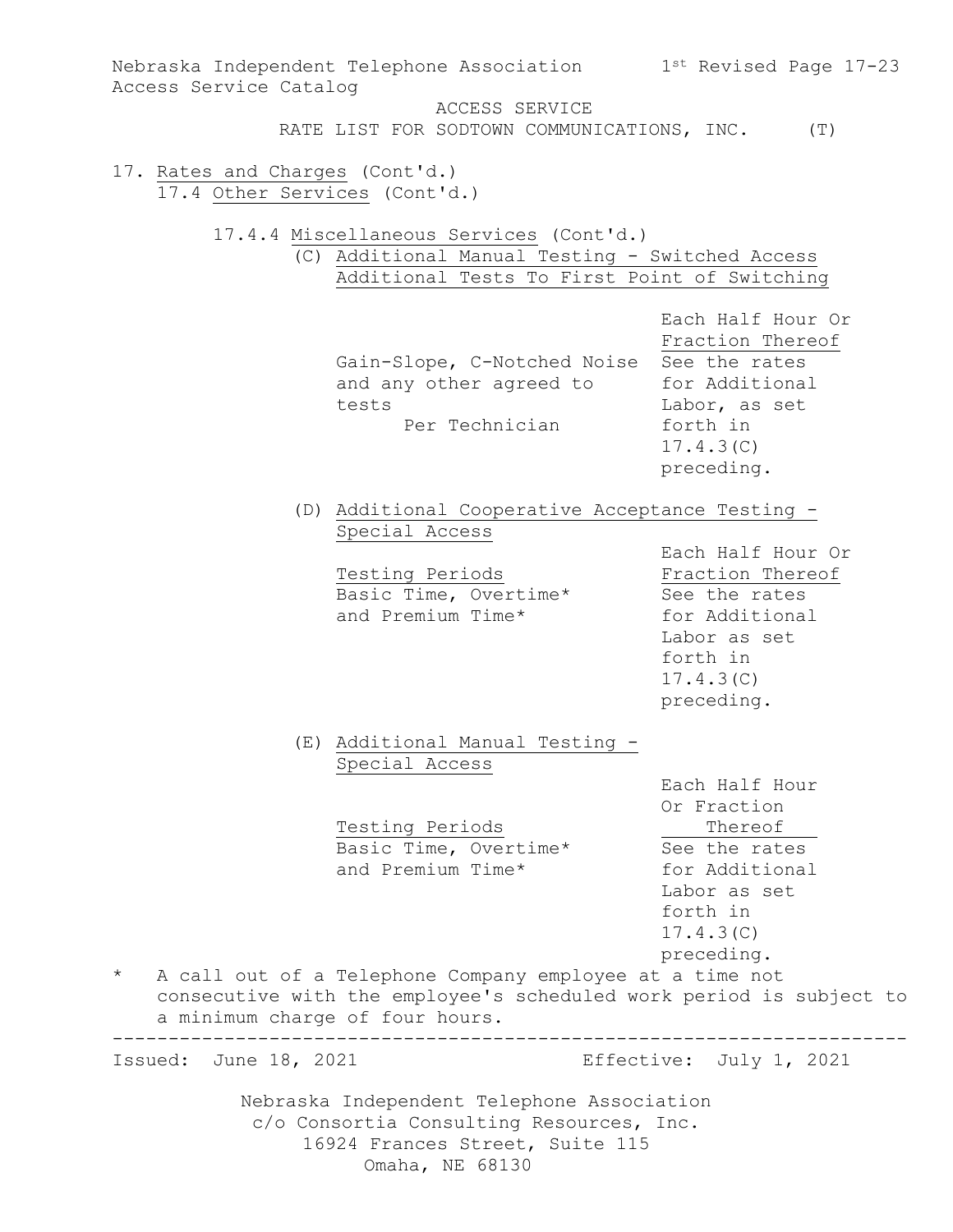Nebraska Independent Telephone Association 1st Revised Page 17-24 Access Service Catalog

# ACCESS SERVICE RATE LIST FOR SODTOWN COMMUNICATIONS, INC. (T)

- 17. Rates and Charges (Cont'd.)
	- 17.4 Other Services (Cont'd.)
		- 17.4.4 Miscellaneous Services (Cont'd.)

### (F) Maintenance of Service

|         | Maintenance of<br>Service Periods          | Each Half Hour<br>Or Fraction<br>Thereof                                               |  |
|---------|--------------------------------------------|----------------------------------------------------------------------------------------|--|
|         | Basic Time, Overtime*<br>and Premium Time* | See the rates<br>for Additional<br>Labor as set<br>forth in<br>17.4.3(C)<br>preceding. |  |
|         | (G) Reserved for future use.               |                                                                                        |  |
| $1 + 7$ |                                            |                                                                                        |  |

(H) Reserved for future use.

(I) Reserved for future use.

\* A call out of a Telephone Company employee at a time not consecutive with the employee's scheduled work period is subject to a minimum charge of four hours.

----------------------------------------------------------------------- Effective: July 1, 2021